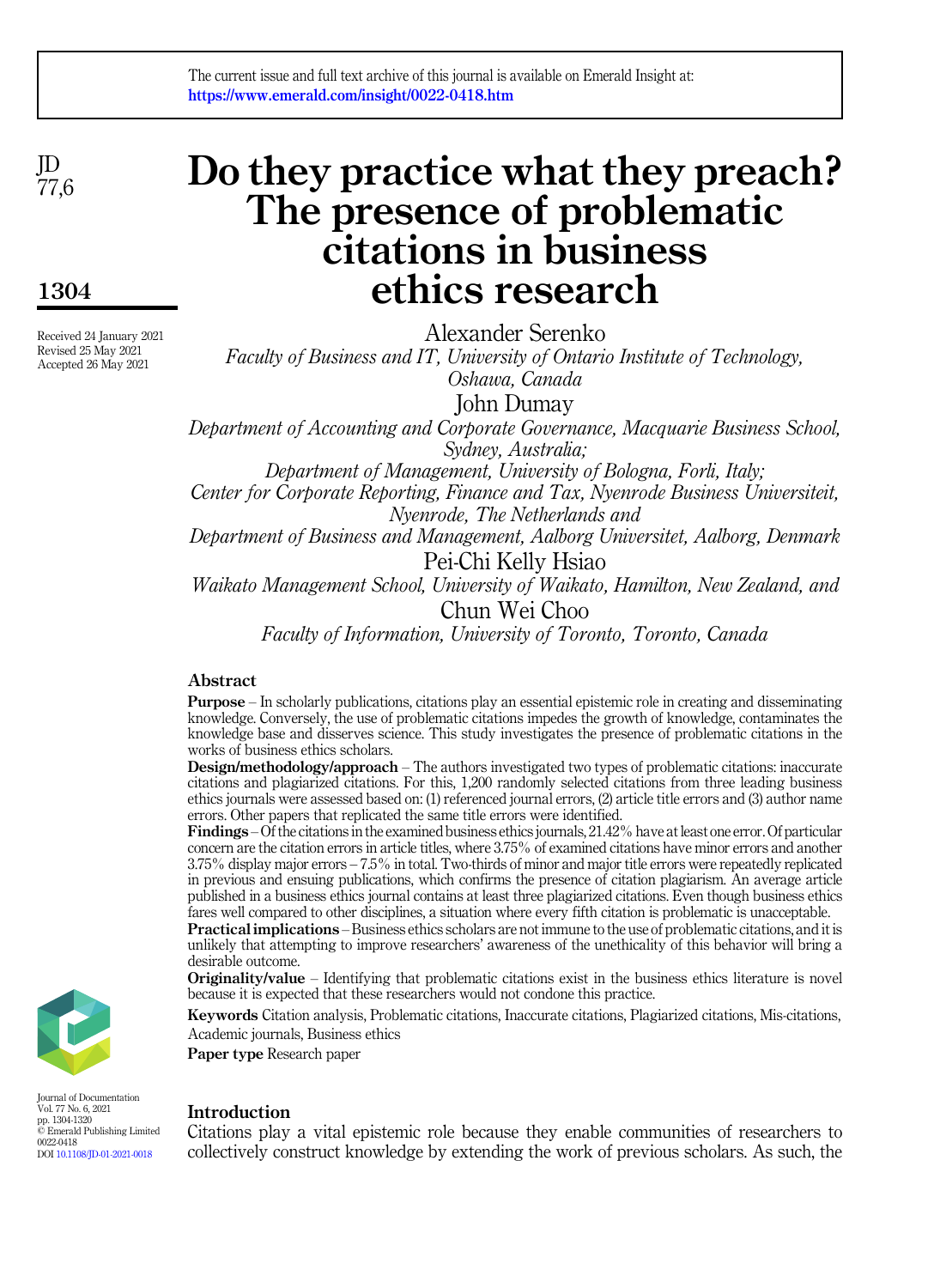role and impact of citations are unarguable. However, several studies have discovered patterns of problematic citation behavior detrimental to the epistemic role of selecting and including citations. For example, [Harzing \(2002\)](#page-13-0) notes that references in organizational behavior research are subject to academic myths and are perpetuated by misquotations and careless copying of citations. In ecology, Todd *et al.* [\(2007\)](#page-16-0) report that more than 18% of citations do not support the original assertions. In marine biology, one in four citations is inappropriate (Todd *et al.*[, 2010](#page-16-1)). In the knowledge management research, 30% of all citations are considered problematic ([Serenko and Dumay, 2015\)](#page-15-0). As anecdotal evidence, one of the authors of this study, when reading or reviewing the works of others, frequently comes across citations to his papers that make him shake his head because "I have never said that!" or"The title/volume/issue/page numbers are wrong!" In many cases, he noticed that such misinterpretations and errors have been replicated in multiple publications and do not appear to be mere coincidences. This situation likely resonates with many readers.

Regrettably, prior studies on citation behavior raise perplexing questions about the use of citations in a way that can impede the growth of knowledge. We refer to these practices collectively as problematic citation behavior. In this study, we focus on two types of problematic citations: inaccurate citations and plagiarized citations. Inaccurate citations refer to mistakes in citation entries, such as wrong author names, publication venues, years, titles, volumes, issues and page numbers, most of which appear due to trivial oversight and negligence. Plagiarized citations represent a distinct category of problematic citations because these occur when authors copy and paste erroneous citation entries from other publications, carrying forward the errors in their own work. It is possible that offending authors may not have consulted the original work as we would expect obvious errors, such as omission of words in article titles, to be avoided if one has consulted the original document. As such, plagiarized citations represent an extreme category of problematic citations. Both inaccurate and plagiarized citations hamper the development of science.

There are several drivers of problematic citations. Some authors may be negligent when inputting citations in their manuscripts or in their citation software (e.g. EndNote), leading to errors that resulted from a mere oversight, typos or poor habits of not verifying citation entries for accuracy. It is also possible that some authors have not consulted the original work, perhaps due to no access to the required publication, the constantly growing "publish or perish" pressure that favors sheer output over accuracy, or pure laziness. Many authors erroneously assume that other researchers always correctly interpret and cite other people's works, and therefore, they may copy arguments and citations from secondary sources with impunity instead of reading the original publication. The peer-review process does not always flag these issues as busy reviewers have no time and incentive to verify all cited sources. A problem with inaccurate citations is that they break the links between the original work and citing studies, making it difficult for researchers to locate the original source and distorting bibliometric indices. Of graver concern is when plagiarized citations result from failure to consult the original source, as this may lead to propagating mis-citations in subsequent publications, distorting original ideas to confirm the citing authors' line of reasoning, misapplying theories and methods and developing erroneous propositions and harmful recommendations ([Sanz-](#page-15-1)[Mart](#page-15-1)ín et al.[, 2016;](#page-15-1) [Smith and Banks, 2017](#page-15-2); [Hassan and Serenko, 2019](#page-13-1)).

Previous studies have documented the presence of inaccurate and plagiarized citations in various scientific disciplines (e.g. see [Broadus, 1983](#page-11-0); [Prabha, 1983;](#page-14-0) [Moed and Vriens, 1989](#page-14-1); [Drake](#page-12-0) et al., 2013; [Wilks](#page-16-2) et al., 2017; [Klitzing](#page-13-2) et al., 2019; [Logan, 2021](#page-13-3); [Montenegro](#page-14-2) et al., 2021). However, there is a category of scholars that has yet to be investigated – the ones who conduct their studies in the domain of business ethics – who are supposed to be fully aware of the unethicality of using inaccurate and plagiarized citations. Business ethics scholars study, discover, improve and disseminate moral and ethical principles guiding people's decisions in various circumstances. As a result, they are expected to hold high ethical values and "practice

Presence of problematic citations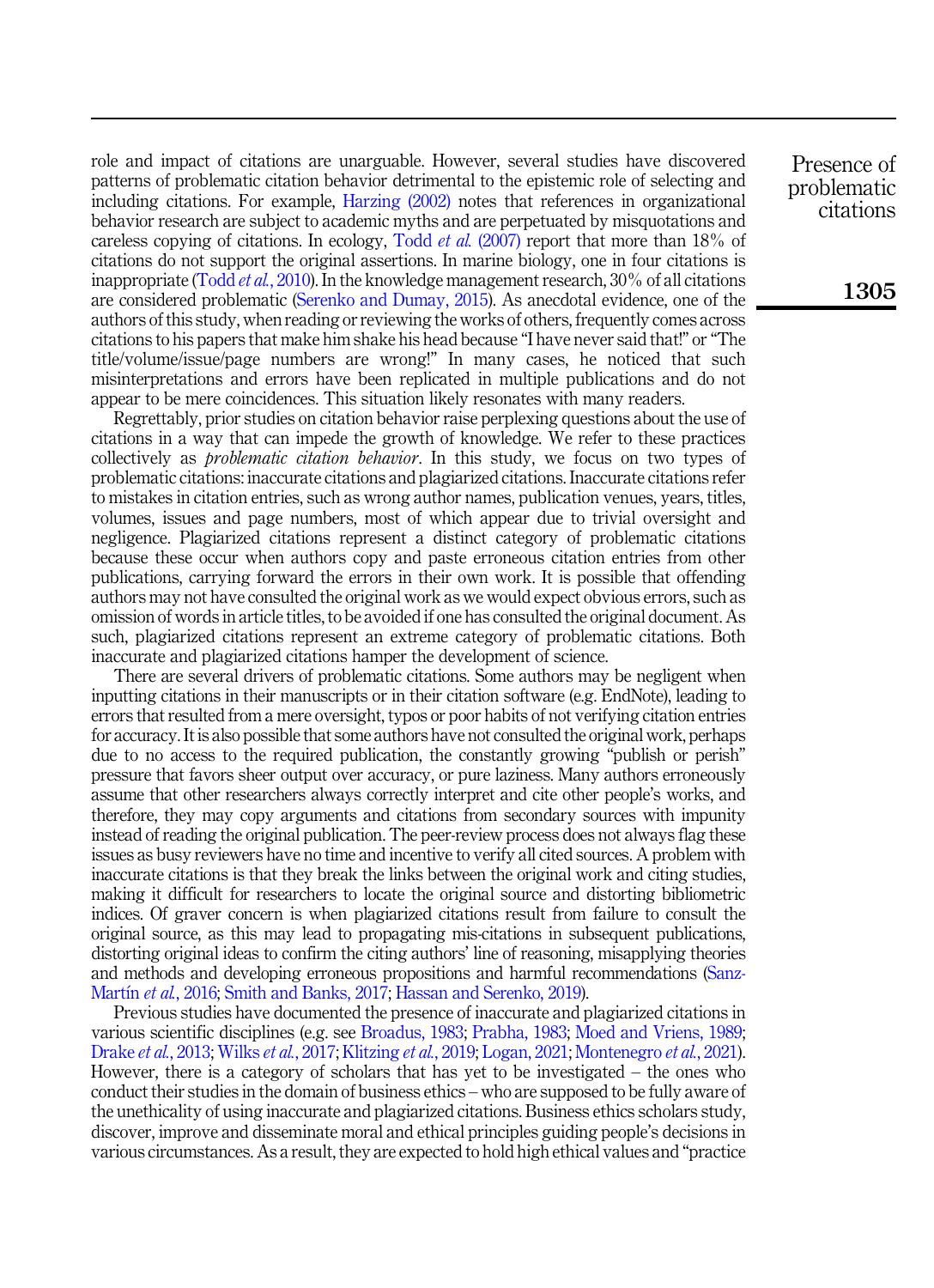what they preach." In other words, business ethics authors are supposed to refrain from this pernicious behavior. If business ethics researchers do not participate in problematic citation behavior, it may be concluded that improving scholars' research ethics may be an effective way of addressing this problem. However, if, in contrast to expectations, business ethics researchers' problematic citation behavior is similar to that of scholars in other domains, it may be suggested that other avenues should be explored.

To investigate the topic of problematic citation behavior, this study empirically assesses the presence of problematic citations in the published works of business ethics scholars. By analyzing 1,200 randomly selected references in three leading business ethics journals, it presents empirical evidence on the citation behavior of business ethics researchers. The purpose is to remind and re-sensitize researchers and authors to the epistemic role of selecting and including citations and to raise their awareness of how the epistemic value of citations can be diluted or destroyed by problematic citation behavior.

## Literature review

Citations play a key role in contemporary scholarly research. Citation practices gradually gained importance as the body of knowledge accumulated and research traditions evolved ([Cronin, 1984;](#page-12-1) [Nicolaisen, 2007](#page-14-3)). The origin of referencing the work of others can be traced to the 12th century [\(Grafton, 1997](#page-13-4)), but, initially, citations were rather an exception. Prior to the 16th century, scholars generally utilized previously documented knowledge and facts without formally acknowledging their origin [\(Williams, 2011](#page-16-3)). With the advent of academic journals, this situation drastically changed, and authors were expected to acknowledge the source of the facts, concepts and examples mentioned in their published work to convince the reader that these were credible and interpreted correctly. For example, the back matter of the inaugural volume of Philosophical Transactions of the Royal Society, the world's oldest English-language academic peer-reviewed journal founded in 1665, which is still in-print ([Oldenburg, 1665;](#page-14-4) [da Costa Andrade, 1965\)](#page-12-2) [\[1\],](#page-11-1) contains a bibliography that may be considered the earliest instance of formally institutionalized citation practices in the Englishlanguage scholarly literature. In 1675, in a letter to English philosopher Robert Hooke, Isaac Newton described the process of extending the work of previous scholars as *standing on the* shoulders of the giants who have gone before ([Turnbull, 1959](#page-16-4)). In 1743, citation indexing of legal cases was invented, followed by the introduction of a full-fledged legal citation index in 1860 [\(Shapiro, 1992\)](#page-15-3). Eventually, citations have become an irrevocable part of scholarly documentation ([Price, 1961](#page-14-5), [1963](#page-14-6); [Small, 2010](#page-15-4)) and are currently considered "a structurally embedded component of the primary communication process" ([Cronin, 1998](#page-12-3), p. 49).

For over half-a-century, scientometric scholars have tried to understand the role of citations in academic publications. In his pioneering work, [Garfield \(1965](#page-12-4), p. 189) identified 15 functions of citations:

- (1) Paying homage to pioneers;
- (2) Giving credit for related work;
- (3) Identifying methodology and equipment;
- (4) Providing background reading;
- (5) Correcting one's own work;
- (6) Correcting the work of others;
- (7) Criticizing previous work;
- (8) Substantiating claims;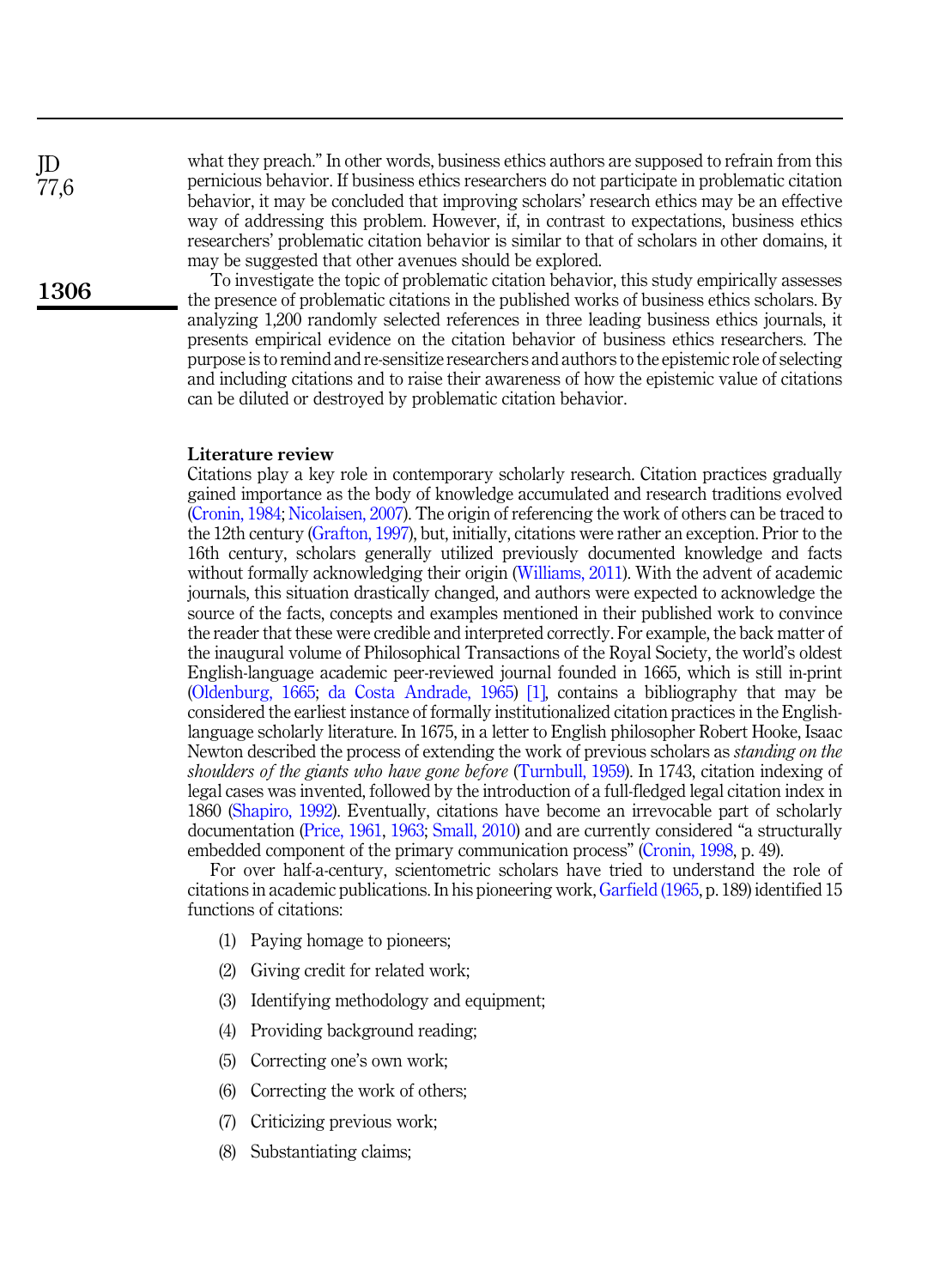|      | (9) Alerting to forthcoming work;                                                      | Presence of |
|------|----------------------------------------------------------------------------------------|-------------|
| (10) | problematic<br>Providing leads to poorly disseminated, poorly indexed or uncited work; |             |
| (11) | Authenticating data and classes of fact;                                               | citations   |
| (12) | Identifying original publications in which an idea or concept was discussed;           |             |
| (13) | Identifying original publication or other work describing an eponymic concept or       | 1307        |

- (14) Disclaiming work or ideas of others; and
- (15) Disputing priority claims of others.

term;

A large volume of empirical work on researchers' citing behavior attests to the important role of citations in contemporary academic publications. Such empirical attempts may be classified into two general streams: (1) content analysis of publications to understand the role of cited sources in the context of a particular citing work and (2) surveys and interviews of scientists to comprehend their citing behavior [\(Bornmann and Daniel, 2008;](#page-11-2) [Willett, 2013\)](#page-16-5). As a result, Garfield's list has been modified and extended. For example, [Peritz \(1983\)](#page-14-7) introduced a comparative category of citations that are used to contrast one's arguments with those in previous studies. [Moravcsik](#page-14-8) [and Murugesan \(1975\)](#page-14-8) and [Cano \(1989\)](#page-12-5) proposed and validated a taxonomy of citations based on their function (conceptual vs operational; organic vs perfunctory; evolutionary vs juxtapositional; confirmative vs negational). [Lipetz \(1965\)](#page-13-5) identified 29 unique citation types grouped into four general categories, and [Harwood \(2009\)](#page-13-6) combined the functions of citations into 11 clusters where each was further split into multiple sub-categories.

Scholars' citing behavior may be explained from the perspectives of normative theory and social constructivist theory [\(MacRoberts and MacRoberts, 1987;](#page-14-9) [Nicolaisen, 2007;](#page-14-3) [Bornmann](#page-11-2) [and Daniel, 2008](#page-11-2)). Normative theory posits that citations serve symbolic and instrumental functions in the dissemination and expansion of knowledge ([Merton, 1988,](#page-14-10) [1993](#page-14-11); [Merton and](#page-14-12) [Sztompka, 1996](#page-14-12); [Small, 2004\)](#page-15-5). The symbolic function serves as an attribution of intellectual credit to the author whose work is being used to develop further ideas. A citation is similar to a socially patented incentive provided by the peers for those who contribute to the body of knowledge. According to the instrumental function, a citation is not merely a grace note, it informs the reader about the work he or she had not been aware before. Normative theory also assumes that authors select and cite the most relevant sources that influence the development of their intellectual thought and, as a result, the citation selection process is based solely on the merit and contribution of each cited work.

By contrast, the social constructivist view on citation behavior doubts the assumptions behind normative theory and questions the use of citations as a proxy for quality, impact, intellectual debt and recognition [\(Knorr-Cetina, 1981](#page-13-7), [1991\)](#page-13-8). It suggests that the cognitive content, quality and influence of a published work has little impact on how it is perceived and utilized by prospective citers because "scientific knowledge is socially constructed through the manipulation of political and financial resources and the use of rhetorical devices" [\(Baldi,](#page-11-3) [1998,](#page-11-3) p. 830). Instead of giving an intellectual credit to the most relevant work they used, authors exhibit various personal biases and use citations as a tool of persuasion to advance their self-interest [\(Gilbert, 1977\)](#page-13-9).

In a utopian academic world, normative citation behavior should be the gold standard and the only standard existing in scholarly literature. Unfortunately, a growing volume of empirical evidence demolishes such an idealized portrait of the contemporary academia because the citation selection process is often influenced by political, interpersonal and social factors independent of the quality, relevance and fit of the cited work ([Case and Higgins, 2000](#page-12-6); [Liu and Rousseau, 2013\)](#page-13-10). A number of previous studies have concluded that citing behavior is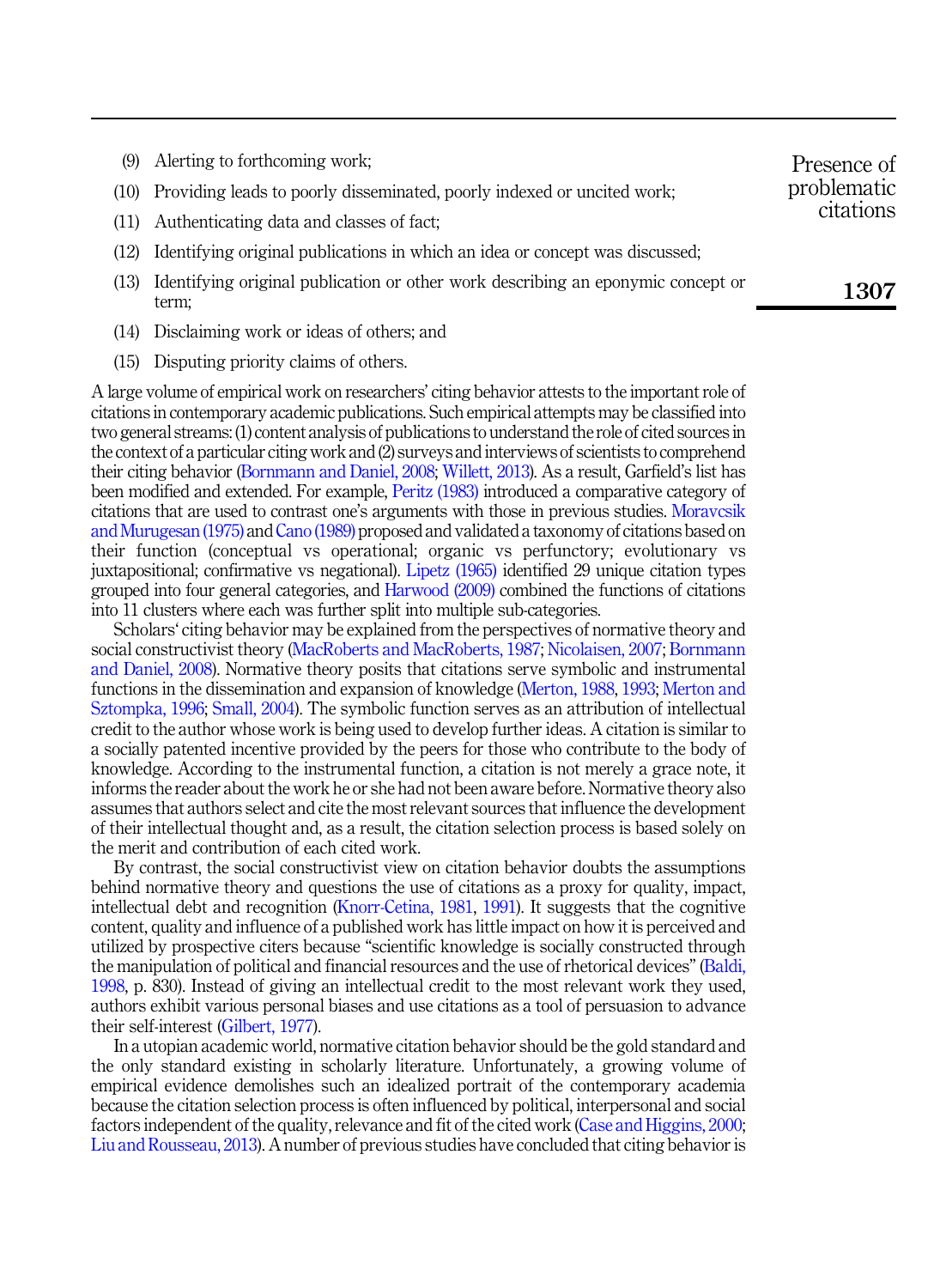very unpredictable, complex, multidimensional and prone to external and internal biases ([White and Wang, 1997](#page-16-6); [Erikson and Erlandson, 2014\)](#page-12-7), which supports the social constructivist perspective. Thus, the social constructivist view represents a useful lens of analysis to understand the nature of problematic citation behavior.

There are two types of problematic citations: inaccurate citations and plagiarized citations. Inaccurate citations refer to mistakes in citation entries, such as wrong author names, publication venues, titles, years, volumes, issues and page numbers [\(Logan, 2021\)](#page-13-3). Inaccurate citations appear when authors are merely negligent when entering citation information and, as a result, make mistakes. For example, they may get distracted when entering citation information in their reference software and lists of cited works or make accidental typos. Some may not verify their citation entries as they consider compiling a list of cited works a trivial exercise not worthy of their time, cognitive resources and physical effort. In fact, many researchers create reference lists after completing their manuscripts when they are exhausted and would like to get these works off their desks as soon as possible. While it is common practice to copyedit the entire manuscript by securing help from colleagues and professional copyeditors, the verification of the accuracy of citation entries and reference lists has not received due attention. For instance, the issue of citation accuracy is rarely emphasized in North American doctoral programs. As a result, a number of empirical studies have reported the alarmingly high error rates in citation lists of academic publications in various disciplines (e.g. see Stull et al.[, 1991](#page-15-6); Wilks et al.[, 2017](#page-16-2); [Montenegro](#page-14-2) et al., 2021). However, such inaccurate citations are a result of a mere oversight rather than a deliberate research misconduct.

Plagiarized citations appear when authors take shortcuts and copy a citation to a primary source (e.g. a theory) from a secondary source (e.g. a paper discussing this theory) without consulting the former and paste this citation into their own text, which creates a false impression that they actually studied the original document [\(Rekdal, 2014a](#page-15-7)). Regrettably, both empirical research and anecdotal evidence attest to the existence of citation errors that are reproduced in multiple independent publications. The most logical explanation for the existence of repeated (i.e. identical) errors in citation entries in works of independent authors is that these authors do not read the documents they cite and copy the entire citation entry from a secondary source (i.e. from someone else's reference list) ([Ramos](#page-14-13) *et al.*, 2012; [Liang](#page-13-11) *et al.*[, 2014\)](#page-13-11) – a behavior commonly referred to as *citation plagiarism* [\(Rekdal, 2014a](#page-15-7)) or secondary/tertiary citing [\(Hoerman and Nowicke, 1995](#page-13-12); [Klitzing](#page-13-2) *et al.*, 2019). Several previous empirical investigations reveal the abundance of plagiarized citations in academic literature. For instance, [Moed and Vriens \(1989\)](#page-14-1) observed that 5% of all citations are plagiarized, and that the errors propagate for several years. Moreover, many authors make use of the same plagiarized citations repeatedly in multiple publications. Eventually, the error rate attenuates because some authors realize and correct the mistake. [Broadus \(1983\)](#page-11-0) discovered that the proportion of plagiarized citations may be as high as 23%. [Prabha \(1983\)](#page-14-0), who surveyed 19 faculty members of the department of business administration on their citing behavior, showed that researchers tend not to directly consult the sources that play a peripheral role in their papers. [Drake](#page-12-0) *et al.* (2013) state that  $8\%$  of the original sources cited by ecology researchers were not read. More recently, [Klitzing](#page-13-2) et al. (2019) documented the citation behavior of 112 researchers from experimental psychology, educational sciences and social psychology and concluded that around one-third of them take shortcuts by citing secondary sources without reading or with only partial reading – an astonishingly high number. [Simkin](#page-15-8) [and Roychowdhury \(2005\)](#page-15-8) go as far as to conclude that up to 90% of citations in scientific publications are copied from the reference lists of other papers.

There are several factors that can explain authors' engagement in citation plagiarism. First, some of them may be simply too lazy to check the original source and read it in detail. Instead, it is much easier to skim through someone else's summary of the findings,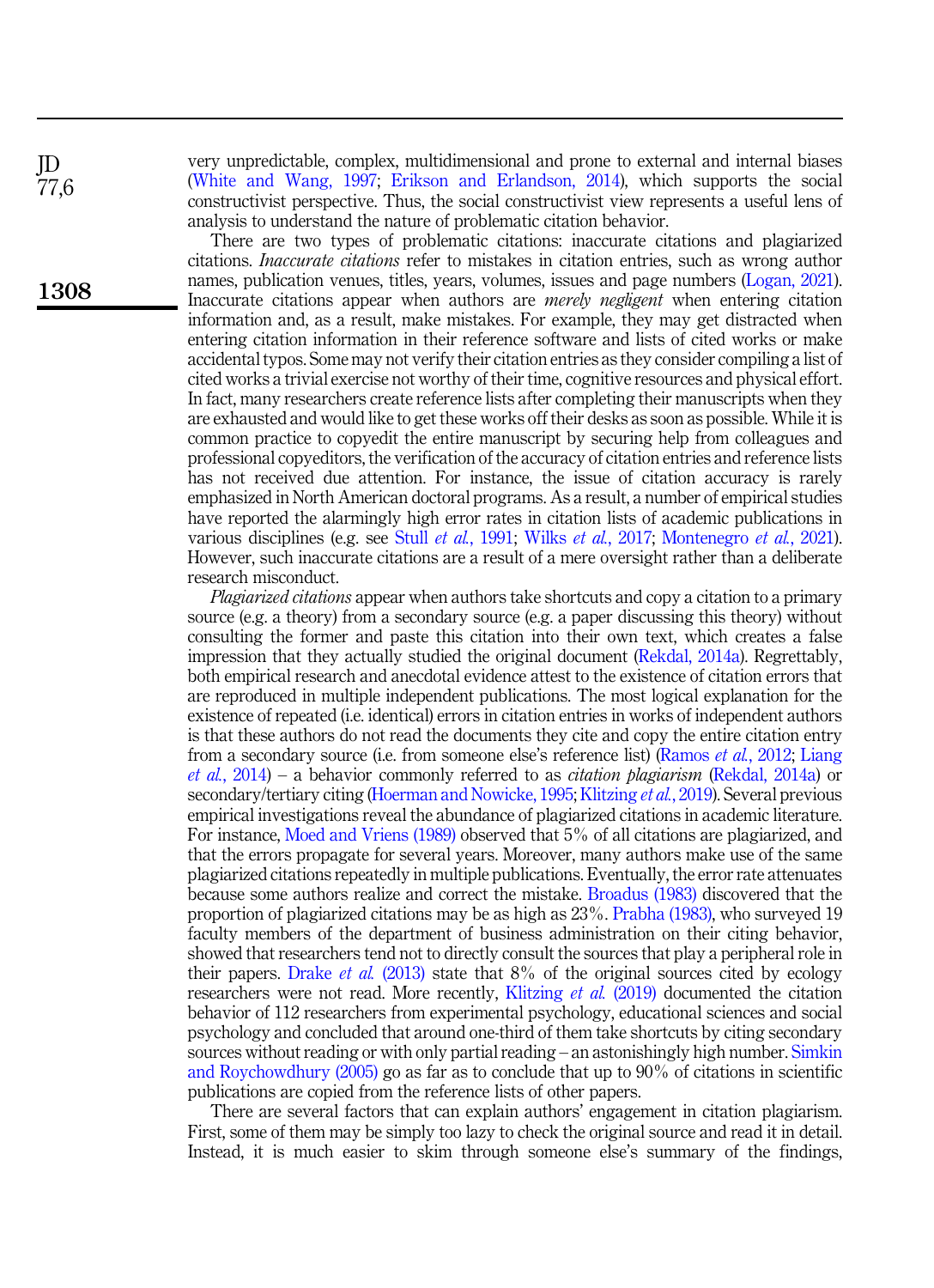paraphrase it and copy the corresponding citation – the phenomenon referred to by [Gavras](#page-13-13) [\(2002\)](#page-13-13) as the lazy author syndrome. Second, many works may be unavailable due to subscription restrictions of the researchers' institutions, and they choose to engage in citation plagiarism instead of ordering and obtaining access to a personal copy. Third, due to a recently growing trend of the "quantification of science" where the expectations of faculty research output are borderline realistic and are measured in the number of articles placed in certain journals ([Cuellar](#page-12-8) et al., 2019; [Serenko, 2019](#page-15-9)), scholars simply have no time to read each source they cite. Fourth, the truth-default theory posits that when people interact with others, they assume that what the others communicate to them is generally true [\(Levine, 2014](#page-13-14)). This truth-default mode facilitates efficient communication and cooperation because most people are honest most of the time. Thus, when researchers read other scholars' works, they assume that all statements, including those supported by cited sources are generally correct and, to save time and mental effort, they can fully rely on the secondary source because it is likely to be as correct as the original work. Moreover, they may assume that all citation entries are also accurate and may be, therefore, copied with no repercussions. In most cases, issues resulting from plagiarized citations are never corrected during the peer-review process because reviewers, who are continuously bombarded with review invitations, never have time to deliberately check the accuracy of citations unless they recognize their own or familiar works, which they may correct from memory.

Problematic citations that result from both negligence and plagiarism are detrimental to the growth of science. It is for this reason, the seventh (most recent) version of the *Publication* Manual of the American Psychological Association (i.e. APA 7) states that "faluthors are responsible for all information in their reference lists," and they must "check each reference carefully against the original publication" [\(APA, 2020](#page-11-4), p. 285). The consequences of problematic citations for the growth of science may be truly devastating. Inaccurate citations make it difficult for the reader to locate and access the cited works. Further, inaccuracies in author names, publication venues, years, titles, page numbers, etc. break the links between the original work and studies that cite it, resulting in automated citation indexes and databases, including Scopus and Web of Science, omitting or misclassifying citations to their indexed publications (Liet al.[, 2010](#page-13-15)) with the error rate as high as  $7\%$  ([Buchanan, 2006](#page-11-5)). These errors bias various metrics, such as the journal impact factor, coveted and advertised by many journals on their homepages as a third-party quality endorsement (e.g. see [Del Giudice,](#page-12-9) [2020\)](#page-12-9). Meta-analysis studies and structured literature reviews may produce inaccurate reports simply because their authors are not able to locate all relevant works. Individual researchers may not be able to accurately calculate their citation impact metrics, such as the h-index and the g-index, which are frequently needed for reporting, hiring, and promotion and tenure purposes. In some cases, researchers' citation counts may be overstated when they are undeservingly given credit for others' contributions ([Teixeira](#page-15-10) *et al.*, 2013). The reader of articles containing inaccurate citations may spot the problem and question the credibility of the entire work, including its findings and recommendations. This reflects poorly not only on the authors but also on the journals accepting such manuscripts [\(Davies, 2012](#page-12-10)).

The use of plagiarized citations further impedes the growth of scientific knowledge ([Hassan and Serenko, 2019\)](#page-13-1). Because citation plagiarists do not consult the original work, they infer others' interpretation of the source and thereby replicate previous mistakes or introduce new misunderstandings of the initial idea [\(MacRoberts and MacRoberts, 1986](#page-14-14); [Wetterer, 2006\)](#page-16-7). The literature is rife with examples of "academic urban legends" where the original meaning was distorted to such a degree that it hindered the development of science ([Rekdal, 2014b\)](#page-15-11). For instance, the South African education policy formally contains the "Gibbons' list" of skills that are necessary in the 21st century, but the problem is that Michael Gibbons, who is cited as the list's developer, never created it. Instead, the list of skills emerged as a result of multiple misquotations of his work when others relied on secondary citations

Presence of problematic citations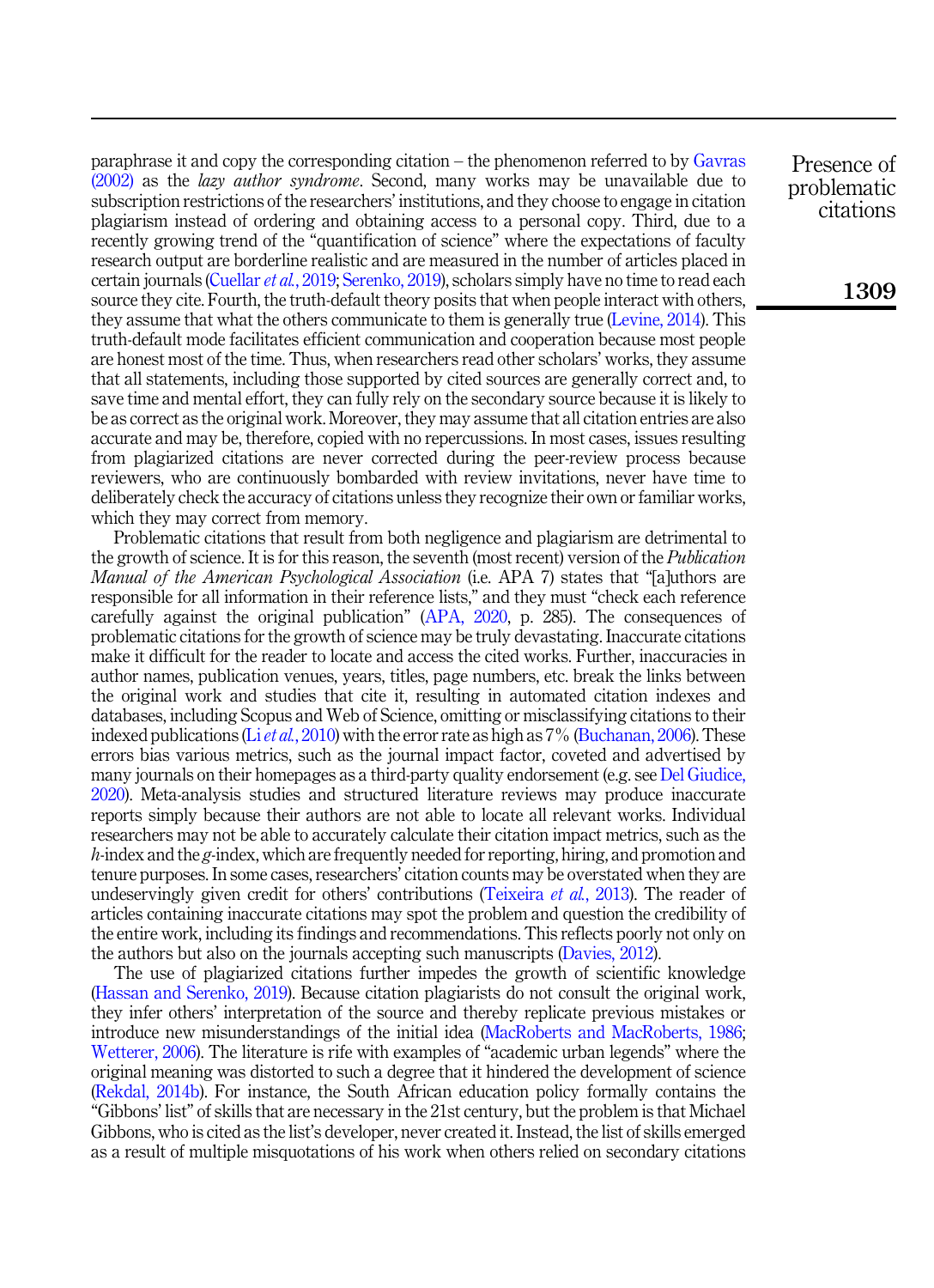and further extended them, making the original message completely unrecognizable ([Masters, 2005](#page-14-15)). In marine ecology, the empirical works on the state of jellyfish population were misconstrued to such a degree that a proposition that jellyfish blooms "appear to be rising in some areas" turned into a definitive assertion that there is a "global rise in jellyfish" ([Sanz-Mart](#page-15-1)ín *et al.*[, 2016,](#page-15-1) p. 1040). For several decades, the quote "let food be thy medicine and medicine be thy food," which was fabricated by medical researchers and erroneously attributed to Hippocrates of Cos, a Greek physician who is generally considered the father of Western medicine, has been propagated through plagiarized citations and mistakenly helped scientists conflate food with medicine ([Cardenas, 2013](#page-12-11)). The distortion of scientific evidence through plagiarized citations may also incorrectly influence public policy, overlook a government action that is needed and trigger an unnecessary intervention [\(Smith and](#page-15-2) [Banks, 2017](#page-15-2)).

On the one hand, the magnitude of offences involving problematic citations is disproportionately small compared to outright fabrication, blatant large-scale plagiarism and data falsification, which have plagued academia since the birth of science ([Hamblin,](#page-13-16) [1981\)](#page-13-16). Having a few incorrect citations or statements in a paper is unlikely to warrant a formal retraction or trigger a research misconduct investigation. On the other hand, the presence of problematic citations is still detrimental to the scientific progress, and, as shown above, the unanticipated consequences of the use of inaccurate and plagiarized citations may be more far reaching than the offenders envisioned. While a discussion of the legality of such practice is beyond the scope of this study, it is apparent that such behavior is, at a bare minimum, highly unethical.

There is a group of scientists who presumably hold a high ethical standard and, therefore, are unlikely to engage in immoral practices of using inaccurate and plagiarized citations: such researchers may be found in the field of business ethics. Business ethics is a formal business administration discipline that took its root in the 1970s when a small group of academics became concerned with various organizational ethical issues ([Paul, 2004](#page-14-16)). As the volume of business ethics research has accumulated, peer-reviewed management journals solely devoted to various business ethics issues emerged ([Serenko and Bontis, 2009\)](#page-15-12). Based on the recommendation of the Association to Advance Collegiate Schools of Business (AACSB International), a required business ethics component was integrated into the business school curriculum, and the discipline attracted much attention of both academics and practitioners after the 2008 global financial crisis (Chan *et al.*[, 2010](#page-12-12)). Currently, business ethics exhibits the attributes of a healthy academic discipline, including a place in academic programs [\(Owens,](#page-14-17) [1998;](#page-14-17) [Moore, 2004\)](#page-14-18), a set of journals (Beets et al.[, 2016\)](#page-11-6), popular research topics (Liu et al.[, 2019\)](#page-13-17) and influential institutions and scholars [\(Calabretta](#page-12-13) et al., 2011).

The reason why business ethics scholars are more likely to refrain from the use of inaccurate and plagiarized citations than their colleagues from other research domains may be explained from the perspective of Rest'[s \(1986\)](#page-15-13) conceptual model of ethical decisionmaking. It suggests that one's ethical decision is an outcome of four distinct, sequential steps: (1) recognizing moral issue, (2) making moral judgment, (3) establishing moral intent and (4) engaging in moral behavior. This model is simple yet robust, and it has been extended and applied in various areas of human activities (e.g. see [Jones, 1991](#page-13-18); [Butterfield](#page-12-14) *et al.*, 2000). Of particular importance is the first step because people's ability to identify a moral issue is related to the degree of their moral awareness [\(Reynolds, 2006](#page-15-14)), defined as "a person's recognition that his/her potential decision or action could affect the interests, welfare, or expectations of the self or others in a fashion that may conflict with one or more ethical standards" [\(Butterfield](#page-12-14) et al., 2000, p. 982). During their routine teaching and research activities, business ethics scholars are continuously exposed to various ethical concepts, theories and scenarios and, as a result, they learn how to both consciously and subconsciously recognize them and use the related information in subsequent ethical

JD 77,6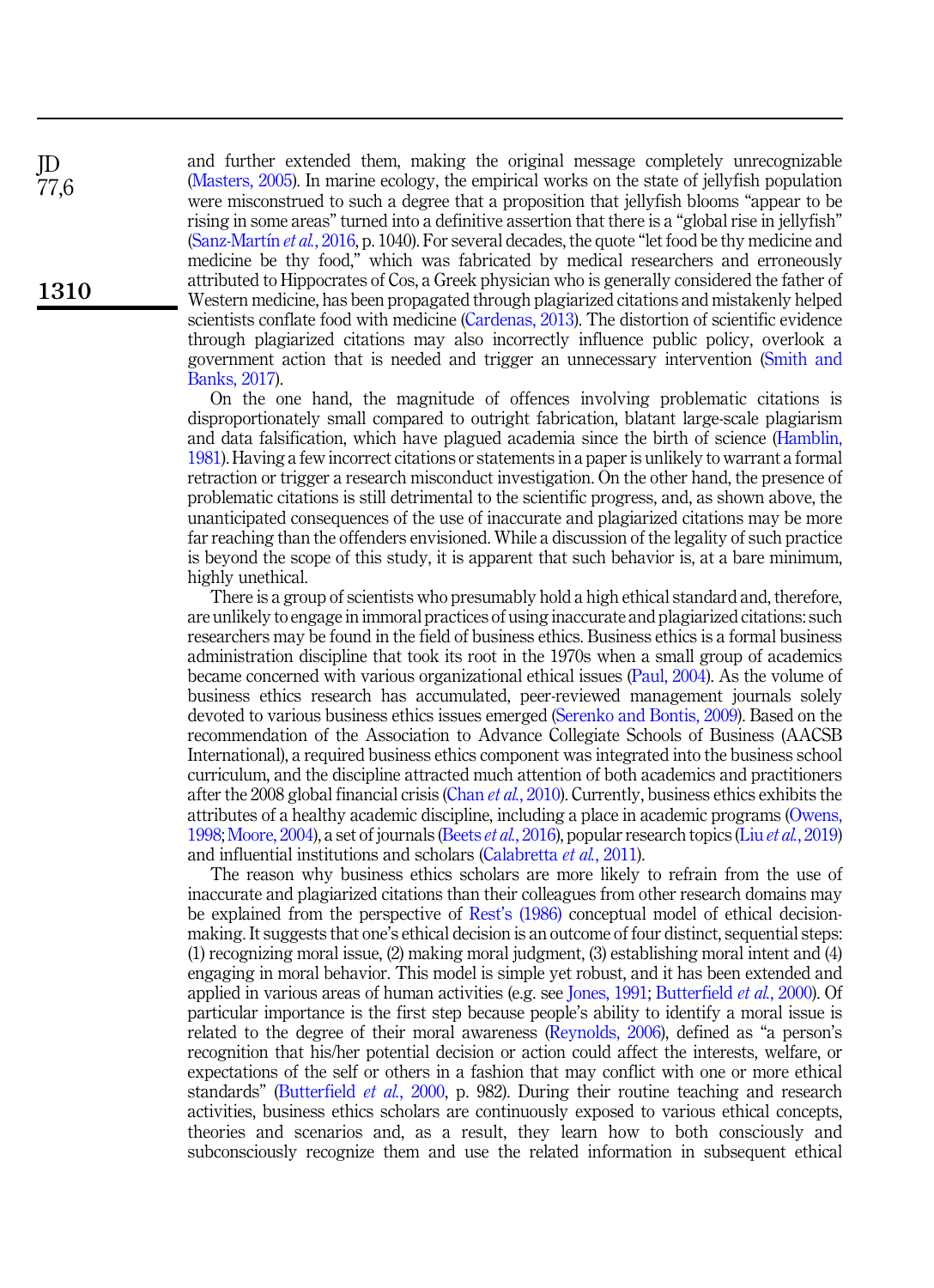decision-making. As a result, they should be highly sensitive and alert when they face ethical dilemmas.

The negligent use of citations and citation plagiarism represent a form of ethical dilemma. On the one hand, engaging in such behavior may save researchers' time, resources and mental effort. On the other hand, such practice is formally considered unacceptable because it impedes the development of science ([Hassan and Serenko, 2019](#page-13-1)), and business ethics scholars are expected to automatically recognize this issue and denounce such conduct. By contrast, their counterparts from other disciplines are likely to exhibit a lower degree of moral awareness and are less likely to condemn and abstain from such pernicious behavior. Thus, in the context of the present study, it seems reasonable to assume that business ethics scholars who conduct research in ethics and teach ethics courses are more likely to behave ethically than researchers from other disciplines. As such, they are expected to avoid engaging in various questionable and illicit practices, including problematic citation behavior, exercise due citation diligence and always consult the original sources. However, to the best knowledge of the authors of this study, the notion of problematic citations has never been explored in the business ethics domain. So, do business ethics scholars practice what they preach? As [Albrecht](#page-11-7) et al. (2011, p. 581) argue, "we scholars of business ethics have not devoted much empirical scrutiny to our field itself." Thus, this study empirically investigates the issue of negligent citations and citation plagiarism in business ethics research.

## Methodology

In total, 400 unique references were selected from each of the three top business ethics journals – Business and Society, Business Ethics Quarterly and Journal of Business Ethics (Beets et al.[, 2016\)](#page-11-6) – referred to as BEJ1, BEJ2 and BEJ3, non-respectively (i.e. BEJ1 may not correspond to Business and Society). Thus, the dataset included 1,200 unique references in total. Only references to peer-reviewed journal articles were selected because these can be traced to the publisher's website, which enabled the assessment of the officially published PDF document. For each journal, two references were selected from each article's reference list, starting from articles published in 2005 until 400 references were collected (up to the year 2014). This range allowed for the assessment of the behavior of business ethics authors over a longer time and minimized the impact of potential outliers appearing in one particular article, journal issue or journal volume. This range also helped to identify other works containing identical title errors that were published before and after the examined article.

Each reference was selected by means of an automatic number generator in MS Excel. For example, if an article contained 50 references, two random integers between 1 and 50 (inclusive) were generated. If the same number was obtained twice in a row, or if the number corresponded to a non-peer-reviewed journal article, the procedure was repeated. Each selected reference was assessed based on three general criteria: (1) referenced journal errors (journal name/volume/issue, publication year, page numbers), (2) article title errors and (3) author name errors (first/last names, missing/additional (i.e. non-contributing) author(s), author order). The correct article data were obtained directly from PDF versions of the officially published articles downloaded from the publisher's website.

Two types of article title errors were analyzed: minor grammatical errors that do not change the article's meaning, such as common typos, and major errors, such as missing, additional or completely incorrect words. For each title error, two additional tests were done. First, all other academic works (articles, books, book chapters, conference proceedings papers) containing exactly the same title error in their reference lists were identified by entering the problematic title into the Google Search engine in quotes, and each entry was carefully examined. The purpose was to count how many other references in academic works contain exactly the same error. Second, the year of the earliest work containing the same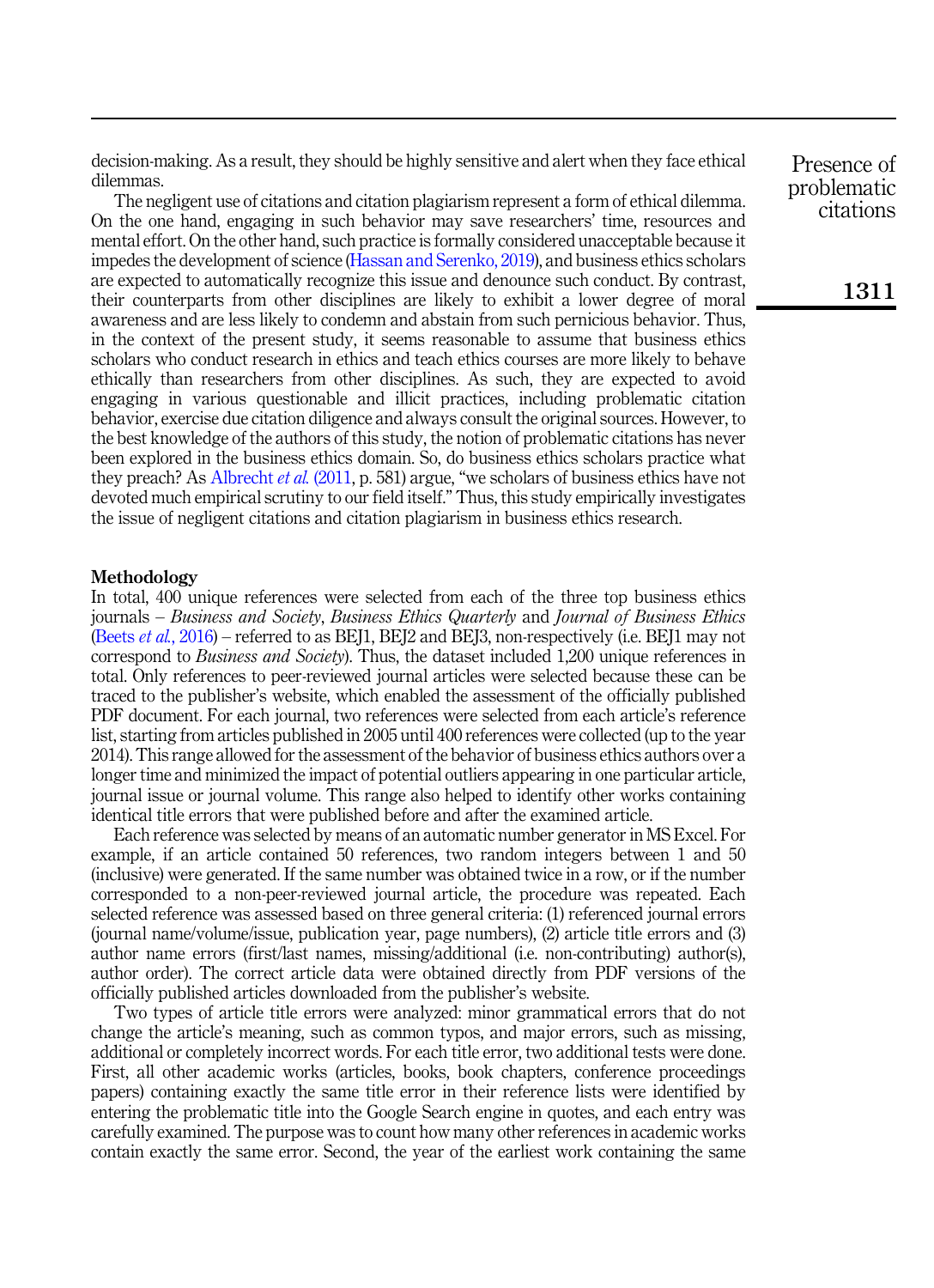incorrect title was recorded and compared with that of the examined BEJ article. The rationale is that if the work containing the incorrect entry was published before the BEJ article, it is likely that BEJ authors copied it from the previous publication instead of reading and consulting the original.

## Analysis and results

Table 1. A list of errors

JD 77,6

1312

On average, 21.42% of references contained at least one error – BEJ1 (26.75%), BEJ2 (20.25%) and BEJ3 (17.25%) as per Table 1. The most common error pertained to the referenced journal (13.83%), with incorrect page numbers (6.83%) being the leading error. Other errors included incorrect publication year, volume and issue numbers. Of the references, 7.5% had title errors. Out of them, half contained minor title errors (i.e. typos), and half had major title errors, such as missing or additional words that changed the title's meaning. Two-thirds of minor title errors were repeated in other publications (range:  $1-20$ ; mean  $= 7$ ; median  $= 4$ ). Many publications containing the same minor errors as in the examined article were published before the examined BEJ articles. For example, the article titled "International diffusion of ISO 14000 certification" published in Production and Operations Management was mis-cited as "International diffusion of ISO 14001 certification" 14 times since 2001, and the examined BEJ article was published in 2011. It is extremely unlikely that 14 individual researchers, including the authors of the examined BEJ article, accidently made the same mistake.

A similar pattern was observed in references containing major title errors. Almost twothirds of all major title errors were mirrored in other publications (range  $1-30$ ; mean  $= 6$ ; median  $= 4$ ), and many of the papers containing major title errors appeared before the examined BEJ articles. For instance, one article published in BEJ2 in 2010 cited the following

|                                                                                                                                                                                                                                                   | BEI1  | BE <sub>I2</sub> | BE <sub>13</sub> | Average |
|---------------------------------------------------------------------------------------------------------------------------------------------------------------------------------------------------------------------------------------------------|-------|------------------|------------------|---------|
| Referenced journal errors (%)                                                                                                                                                                                                                     |       |                  |                  |         |
| Incorrect page numbers                                                                                                                                                                                                                            | 7.00  | 6.50             | 7.00             | 6.83    |
| Incorrect year of publication                                                                                                                                                                                                                     | 2.25  | 2.00             | 1.00             | 1.75    |
| Incorrect journal volume                                                                                                                                                                                                                          | 2.25  | 0.50             | 1.50             | 1.42    |
| Incorrect journal issue                                                                                                                                                                                                                           | 2.50  | 0.00             | 1.50             | 1.33    |
| Missing journal volume                                                                                                                                                                                                                            | 0.75  | 2.25             | 0.00             | 1.00    |
| Incorrect journal name (missing or incorrect words, excluding                                                                                                                                                                                     | 1.00  | 0.50             | 1.00             | 0.83    |
| misplaced/inconsistent commas, ampersands, colons, semicolons and<br>hyphens)                                                                                                                                                                     |       |                  |                  |         |
| Missing page numbers                                                                                                                                                                                                                              | 0.50  | 1.00             | 0.50             | 0.67    |
| Total                                                                                                                                                                                                                                             | 16.25 | 12.75            | 12.50            | 13.83   |
| Article title errors $(\%)$<br>Minor title errors (minor grammar errors, such as typos that do not<br>change the title's meaning, excluding misplaced/inconsistent commas,<br>ampersands, colons, semicolons, hyphens and added/missing articles) | 5.75  | 3.25             | 2.25             | 3.75    |
| Major title errors (missing or additional words)                                                                                                                                                                                                  | 4.75  | 5.50             | 1.00             | 3.75    |
| Total                                                                                                                                                                                                                                             | 10.50 | 8.75             | 3.25             | 7.50    |
| Author names errors $(\%)$                                                                                                                                                                                                                        |       |                  |                  |         |
| Incorrect author(s) first name(s)                                                                                                                                                                                                                 | 2.50  | 1.25             | 1.00             | 1.58    |
| Incorrect author(s) last name(s)                                                                                                                                                                                                                  | 2.75  | 1.50             | 2.25             | 2.17    |
| Missing or additional (i.e. non-contributing) author(s)                                                                                                                                                                                           | 1.25  | 0.25             | 0.50             | 0.67    |
| Incorrect author order                                                                                                                                                                                                                            | 0.25  | 0.50             | 0.00             | 0.25    |
| Total                                                                                                                                                                                                                                             | 6.75  | 3.50             | 3.75             | 4.67    |
| References with at least one of the errors above                                                                                                                                                                                                  | 26.75 | 20.25            | 17.25            | 21.42   |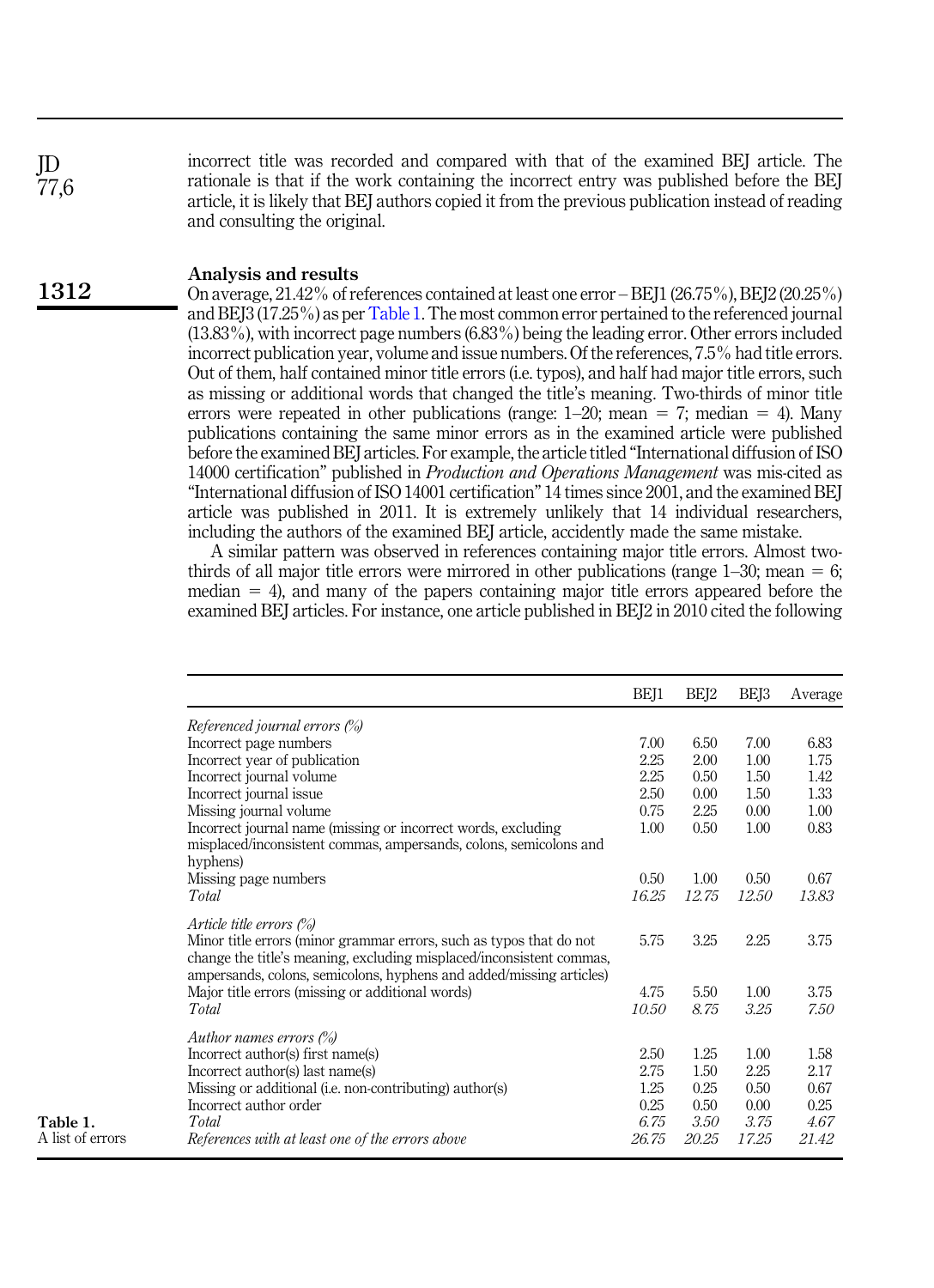work "Loyalty and identity: Reflections on and about a theme in Fletcher's loyalty" as "Loyalty and identity: On and about a theme in Fletcher's loyalty" (i.e. omitting the word "Reflections"). Out of four citations to the original work, three also contained the same error, with the first erroneous work published in 2007. In another example, the article "Is greener whiter yet? The sustainable slopes program after five years," which appeared in *Policy* Studies Journal in 2006, has been often mis-cited as "Is greener whiter? The sustainable slopes program and voluntary environmental performance of Western ski slopes" since 2011, whereas the examined BEJ2 article was published in 2012. This suggests that the BEJ2 authors possibly copied this citation from a previous publication without verifying the original source, as did the authors of the subsequent publications.

#### **Discussion**

In 1942, Katherine Frost Bruner published an article titled "Of psychological writing: Being some valedictory remarks on style" offering some advice to writing scholars, emphasizing, among other things, the importance of consulting and correctly citing all primary sources ([Bruner, 1942](#page-11-8)). Ironically, even many scholars who also wrote on the same topic did not practice what they preached by relying on the secondary citations of her work, instead of reading the original publication [\(Rekdal, 2014c\)](#page-15-15), which was difficult to access electronically. Similarly, our analysis of 1,200 random references from three leading business ethics journals confirms that business ethics researchers do not exercise due diligence when citing their sources, and they are not immune to the problem of citation plagiarism.

It was observed that 21.42% of citations in business ethics journals have at least one error. In the other academic disciplines, the following rates of citation errors in articles published in peer-reviewed journals have been reported: sport science – 12% ([Zasa, 2015\)](#page-16-8); astrophysics – 12.2% [\(Abt, 1992\)](#page-11-9); medicine – 26.8% ([Samad](#page-15-16) et al., 2013), 29.7% ([Vargas-Origel](#page-16-9) et al., 2001) and  $41\%$  (Luo et al.[, 2013](#page-13-19)); public health  $-31\%$  [\(Eichorn and Yankauer, 1987\)](#page-12-15); biomedical informatics –  $34.3\%$  ([Aronsky](#page-11-10) *et al.*, 2005); dentistry –  $42\%$  [\(Doms, 1989](#page-12-16)); library and information science – 45.3% [\(Davies, 2012](#page-12-10)); and psychology – 77.24% ([Harinarayana](#page-13-20) *et al.*, [2011\)](#page-13-20). On average, the rate of citation errors reported in all other studies was 35.79%. In general, business ethics fares well compared to the other disciplines because its researchers exercise more due diligence than their colleagues from many other scholarly domains. However, a situation when every fifth citation may be considered problematic is still unacceptable. The incorrect author names, years, volumes, issues and page numbers are not trivial mistakes and, as discussed earlier, the presence of such errors in academic publications impedes the growth of knowledge.

Most importantly, two-thirds of minor and major title errors were replicated in other publications, many of which had been published before the examined business ethics articles. It seems extremely improbable that such inaccuracies were duplicated in independent publications due to sheer negligence or trivial oversight. Instead, it is likely that these errors occurred when business ethics scholars used (inaccurate) secondary sources to reference such mis-cited works. Recall that 3.75% of the examined articles contained minor title errors, while another 3.75% displayed major title errors – 7.5% in total. Since two-thirds of other works contained the exact title error and many of them had appeared before the examined article, this corresponds to an estimated rate of citation plagiarism of  $5\%$  (7.5%  $\times$  2/3) based on article titles alone. While it is possible to insist on the non-plagiarism origin of the other types of errors (e.g. wrong volumes, issues and page numbers), repeated title errors represent a definite case of citation plagiarism. Thus, if an article contains 60 citations, it can be concluded that, on average, at least three of them are likely to be plagiarized by business ethics authors. Thus, when one posts a question "Do business ethics scholars practice what they preach?," a likely answer would be "not really."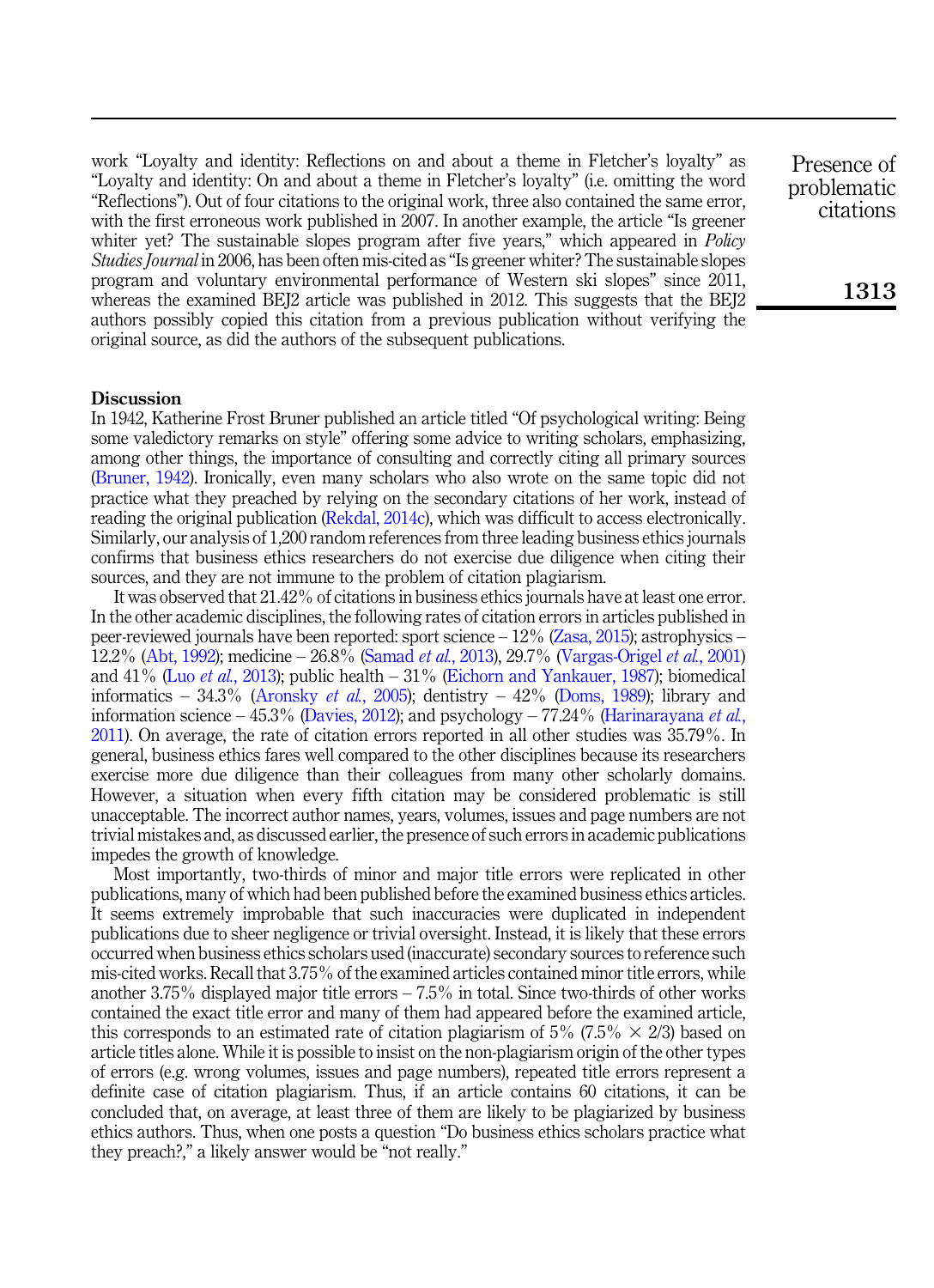This study does not rule out the role of normative theory, which posits that scholars select and cite the most relevant works that contribute to the development of their intellectual thought ([Merton, 1988,](#page-14-10) [1993](#page-14-11); [Merton and Sztompka, 1996](#page-14-12); [Small, 2004\)](#page-15-5), as an explanation for researchers' citing behavior. However, the findings strongly support the social constructivist perspective, which contradicts normative theory and emphasizes the influence of various external factors on the citation process [\(Knorr-Cetina, 1981](#page-13-7), [1991\)](#page-13-8). Such external factors may pertain to the inaccessibility of a required source, the "publish or perish" culture, reviewers' inability to check all cited sources and researchers' erroneous belief that other authors always correctly cite other people's work. As a result, they occasionally engage in citation plagiarism by manipulating cited sources in order to persuasively convey a desired message ([Baldi, 1998\)](#page-11-3).

The perplexing question – how to eliminate or reduce problematic citation behavior in the contemporary academic environment? – remains unanswered. Initially, we assumed that if business ethics researchers refrain from engaging in problematic citation practices, sensitizing researchers on relevant ethical issues may offer a potential solution. In contrast to expectations, our study showed that this course of action is unlikely to eradicate or substantially reduce this problem. Similarly, previous studies also failed to establish a link between ethical judgments and unethical behaviors [\(Mudrack and Mason, 2013\)](#page-14-19). For instance, some studies documented no relationship between people's ethical disposition and their intention to infringe copyright (e.g. see [Lysonski and Durvasula, 2008](#page-13-21); [Bateman](#page-11-11) et al., [2013\)](#page-11-11). Others reported that individuals who possess a high degree of ethical ideology do not always denounce unethical actions (e.g. see Davis  $et al., 2001$  $et al., 2001$ ), and that moral philosophies have a very minor, if any, impact on ethical decision-making (e.g. see [Vitell and Patwardhan,](#page-16-10) [2008\)](#page-16-10). A possible explanation is that such behaviors are driven by implicit cognitive processes, which become automatic and take place beyond researchers' conscious awareness ([Serenko and Turel, 2019,](#page-15-17) [2020\)](#page-15-18). For some authors, negligent and plagiaristic citation behavior may have a low degree of moral intensity, which means that they consider referencing a trivial exercise not worthy of their attention and deliberate assessment ([Morris](#page-14-20) [and McDonald, 1995\)](#page-14-20). Such authors do not pay attention to their action when they get sloppy entering citation information or when they mechanically copy and paste citations from other publications. This proposition, however, merits further investigation.

Like most academic endeavors, this study is not without limitations. First, there are many business ethics-centric journals (Beets *et al.*[, 2016](#page-11-6)) that were not included in this study's empirical analysis. Second, many business ethics scholars publish their works in journals catering to other disciplines, e.g. general management and corporate governance. Thus, it would be beneficial to expand the selection of journals in future investigations. Third, this study documented the presence of problematic citation behavior in business ethics journals, but it did not explain why it takes place which may be achieved by conducting surveys and interviews. Fourth, there are other types of offences that involve the misuse of citations, such as coerced, flattery and recycled citations [\(White, 2001;](#page-16-11) [Frandsen and Nicolaisen, 2011](#page-12-18); [Wilhite and Fong, 2012](#page-16-12); [Sugimoto and Cronin, 2013;](#page-15-19) Wren *et al.*[, 2019](#page-16-13)), citation amnesia ([Ginsburg, 2001;](#page-13-22) [Garfield, 2002](#page-12-19); [Maes, 2015\)](#page-14-21) and citation cartels (Perez et al.[, 2019\)](#page-14-22), which may be explored in follow-up studies. Nevertheless, this work sensitizes researchers on the importance of this issue and offers avenues for future empirical investigations.

#### Conclusion

The fact that problematic citation behavior, including the use of inaccurate citations and citation plagiarism, impedes the growth of knowledge, contaminates the existing knowledge base and disserves the science is undoubtful (e.g. see [Wright and Armstrong, 2008;](#page-16-14) [Hassan](#page-13-1) [and Serenko, 2019](#page-13-1)). Such behavior confounds bibliometric indices, breaks the links between a

JD 77,6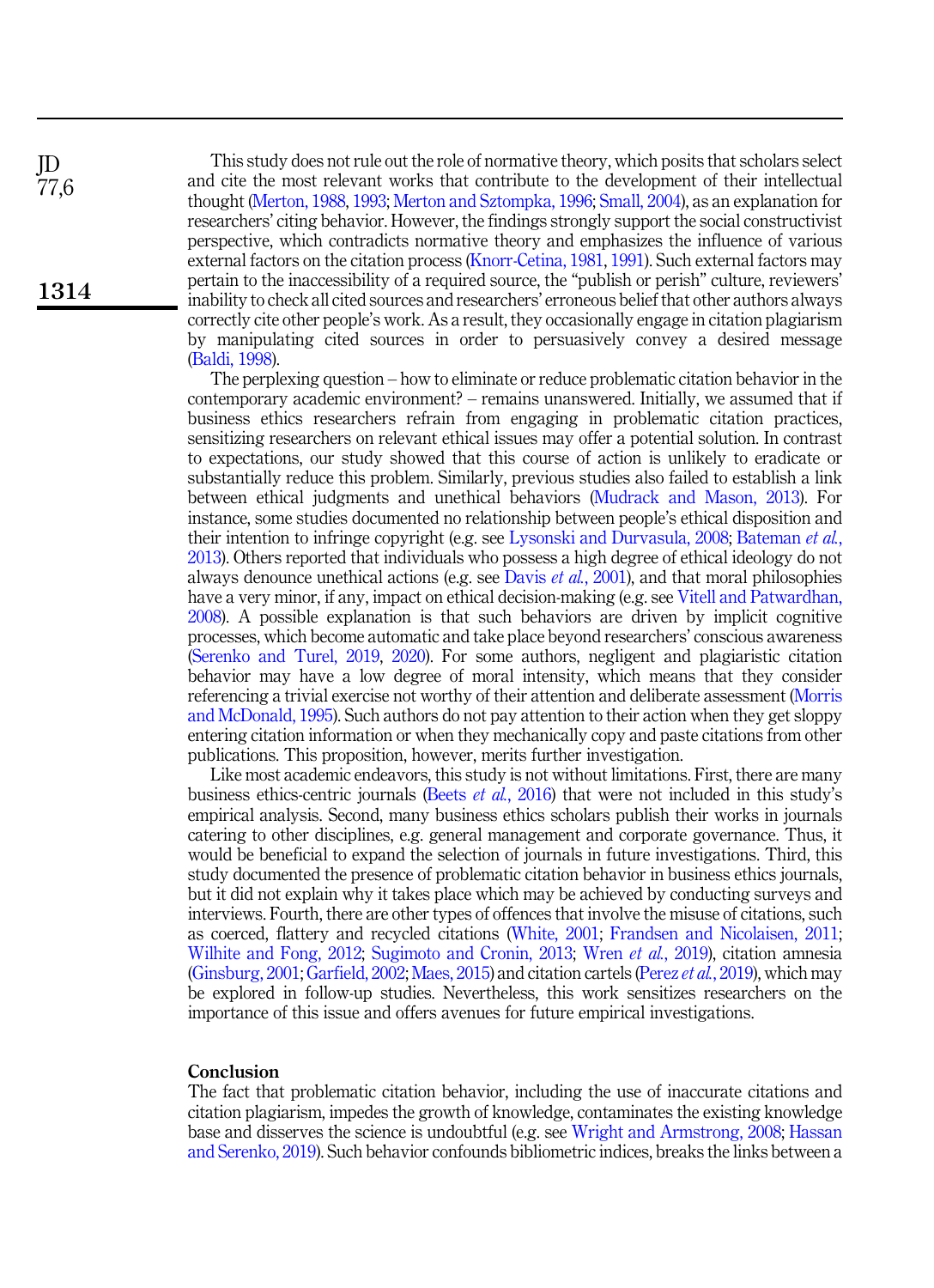publication and studies that cite it, compounds errors in academic research methodologies, distorts results, and leads to erroneous recommendations. In this study, we present empirical evidence that business ethics researchers, who presumably represent a group of scholars holding high ethical values, are not immune to this problem, and that these authors are not taking enough time and care when writing up their manuscripts. In fact, it seems that problematic citation behavior is common in all disciplines. Problematic citations are a symptom of poor scholarly research practices that can devalue the paper, thus raising questions about the reliability, validity and ethical conduct of the entire research project. This study reminds writers and researchers about the epistemic role of citations and asks them to exercise vigilance and care when using citations to preserve and protect their epistemic function. Regrettably, it shows that it is unlikely that attempting to improve researchers' awareness of the unethicality of this behavior will bring a desirable outcome.

In conclusion, we would like to bring the reader's attention to the advice of [Place \(1916\)](#page-14-23) who, more than a century ago, adamantly stated: "Verify your references... Verifying references means work, sometimes a good deal of work; but if your article and bibliography are to be worth anything they should be worth the work to make them so... If they are not worth the work, they are not worth printing" (p. 699).

#### **Note**

<span id="page-11-1"></span>1. The first issue of Journal des Sçavans appeared in French two months before the inaugural volume of Philosophical Transactions of the Royal Society.

#### <span id="page-11-9"></span>References

- Abt, H.A. (1992), "What fraction of literature references are incorrect?", Publications of the Astronomical Society of the Pacific, Vol. 104 No. 673, pp. 235-236.
- <span id="page-11-7"></span>Albrecht, C., Thompson, J.A. and Hoopes, J.L. (2011), "Productivity and prestige in business ethics research: a report and commentary on the state of the field", *Business and Society*, Vol. 50 No. 4, pp. 580-606.
- <span id="page-11-4"></span>APA (2020), Publication Manual of the American Psychological Association: The Official Guide to APA Style, American Psychological Association, Washington, DC.
- <span id="page-11-10"></span>Aronsky, D., Ransom, J. and Robinson, K. (2005), "Accuracy of references in five biomedical informatics journals", Journal of the American Medical Informatics Association, Vol. 12 No. 2, pp. 225-228.
- <span id="page-11-3"></span>Baldi, S. (1998), "Normative versus social constructivist processes in the allocation of citations: a network-analytic model", American Sociological Review, Vol. 63 No. 6, pp. 829-846.
- <span id="page-11-11"></span>Bateman, C.R., Valentine, S. and Rittenburg, T. (2013), "Ethical decision making in a peer-to-peer file sharing situation: the role of moral absolutes and social consensus", *Journal of Business Ethics*, Vol. 115 No. 2, pp. 229-240.
- <span id="page-11-6"></span>Beets, S.D., Lewis, B.R. and Brower, H.H. (2016), "The quality of business ethics journals: an assessment based on application", Business and Society, Vol. 55 No. 2, pp. 188-213.
- <span id="page-11-2"></span>Bornmann, L. and Daniel, H.-D. (2008), "What do citation counts measure? A review of studies on citing behavior", Journal of Documentation, Vol. 64 No. 1, pp. 45-80.
- <span id="page-11-0"></span>Broadus, R.N. (1983), "An investigation of the validity of bibliographic citations", *Journal of the* American Society for Information Science, Vol. 34 No. 2, pp. 132-135.
- <span id="page-11-8"></span>Bruner, K.F. (1942), "Of psychological writing: being some valedictory remarks on style", The Journal of Abnormal and Social Psychology, Vol. 37 No. 1, pp. 52-70.
- <span id="page-11-5"></span>Buchanan, R.A. (2006), "Accuracy of cited references: the role of citation databases", College and Research Libraries, Vol. 67 No. 4, pp. 292-303.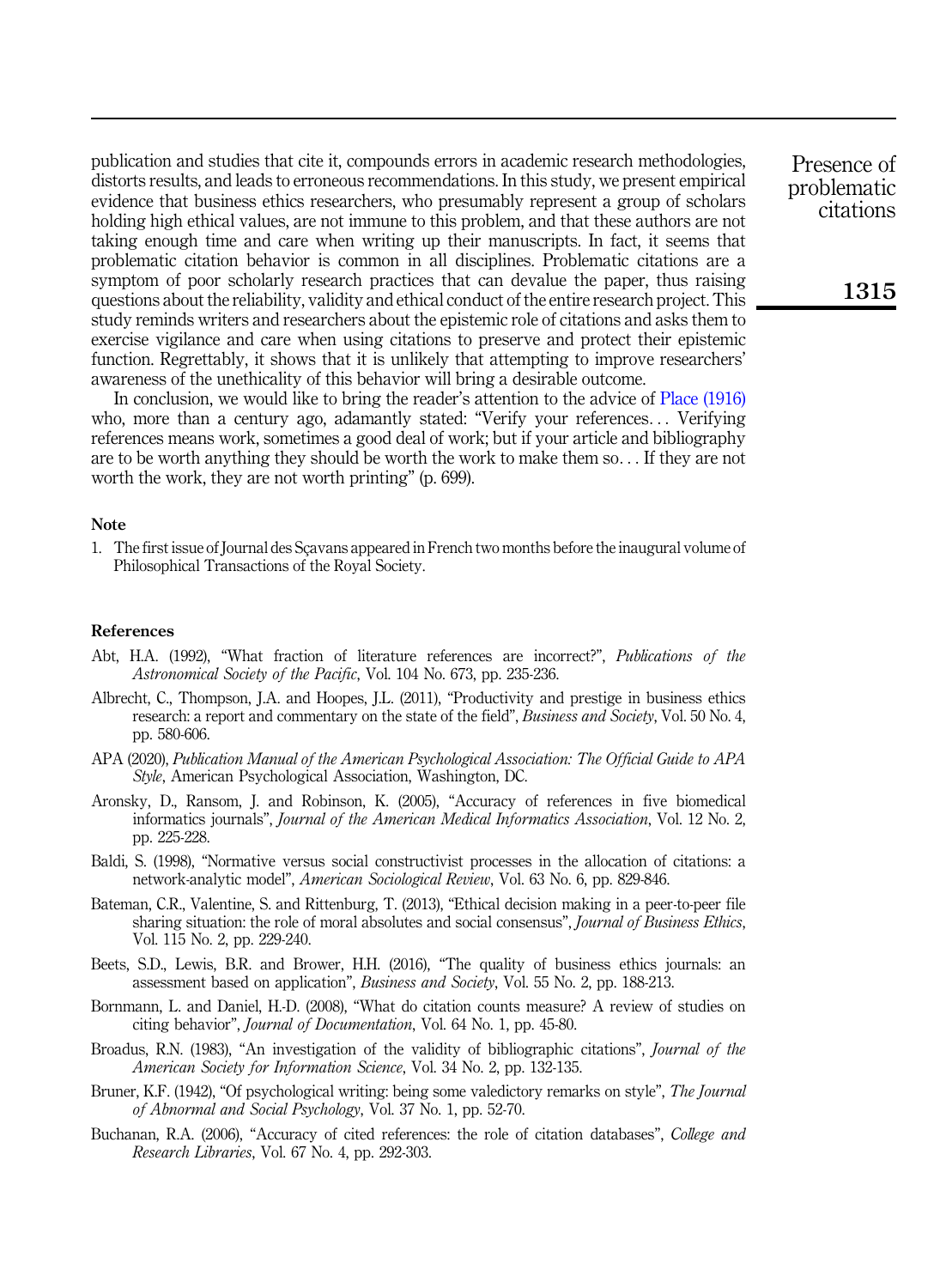<span id="page-12-14"></span>

| Butterfield, K.D., Treviño, L.K. and Weaver, G.R. (2000), "Moral awareness in business organizations: |                                                                                                  |  |  |  |  |  |
|-------------------------------------------------------------------------------------------------------|--------------------------------------------------------------------------------------------------|--|--|--|--|--|
|                                                                                                       | influences of issue-related and social context factors", <i>Human Relations</i> , Vol. 53 No. 7, |  |  |  |  |  |
| pp. 981-1018.                                                                                         |                                                                                                  |  |  |  |  |  |

- <span id="page-12-13"></span>Calabretta, G., Durisin, B. and Ogliengo, M. (2011), "Uncovering the intellectual structure of research in business ethics: a journey through the history, the classics, and the pillars of Journal of Business Ethics", Journal of Business Ethics, Vol. 104 No. 4, pp. 499-524.
- <span id="page-12-5"></span>Cano, V. (1989), "Citation behavior: classification, utility, and location", Journal of the American Society for Information Science, Vol. 40 No. 4, pp. 284-290.
- <span id="page-12-11"></span>Cardenas, D. (2013), "Let not thy food be confused with thy medicine: the Hippocratic misquotation", e-SPEN Journal, Vol. 8 No. 6, pp. e260-e262.
- <span id="page-12-6"></span>Case, D.O. and Higgins, G.M. (2000), "How can we investigate citation behavior? A study of reasons for citing literature in communication", Journal of the American Society for Information Science, Vol. 51 No. 7, pp. 635-645.
- <span id="page-12-12"></span>Chan, K.C., Fung, H.-G. and Yau, J. (2010), "Business ethics research: a global perspective", Journal of Business Ethics, Vol. 95 No. 1, pp. 39-53.
- <span id="page-12-1"></span>Cronin, B. (1984), The Citation Process: The Role and Significance of Citations in Scientific Communication, Taylor Graham, London.
- <span id="page-12-3"></span>Cronin, B. (1998), "Metatheorizing citation", Scientometrics, Vol. 43 No. 1, pp. 45-55.
- <span id="page-12-8"></span>Cuellar, M., Truex, D. and Takeda, H. (2019), "Reconsidering counting articles in ranked venues (CARV) as the appropriate evaluation criteria for the advancement of democratic discourse in the IS field: a debate", Communications of the Association for Information Systems, Vol. 44, Article 10, pp. 188-203.
- <span id="page-12-2"></span>da Costa Andrade, E.N. (1965), "The birth and early days of the Philosophical Transactions", Notes and Records of the Royal Society of London, Vol. 20 No. 1, pp. 9-27.
- <span id="page-12-10"></span>Davies, K. (2012), "Reference accuracy in library and information science journals", ASLIB Proceedings: New Information Perspectives, Vol. 64 No. 4, pp. 373-387.
- <span id="page-12-17"></span>Davis, M.A., Andersen, M.G. and Curtis, M.B. (2001), "Measuring ethical ideology in business ethics: a critical analysis of the ethics position questionnaire", Journal of Business Ethics, Vol. 32 No. 1, pp. 35-53.
- <span id="page-12-9"></span>Del Giudice, M. (2020), *Journal of Knowledge Management - Report*, Emerald Publishing.
- <span id="page-12-16"></span>Doms, C.A. (1989), "A survey of reference accuracy in five national dental journals", *Journal of Dental* Research, Vol. 68 No. 3, pp. 442-444.
- <span id="page-12-0"></span>Drake, D.C., Maritz, B., Jacobs, S.M., Crous, C.J., Engelbrecht, A., Etale, A., Fourie, M.J., Furniss, D.G., Scott, S.L., Parusnath, S. and Tye, D.R. (2013), "The propagation and dispersal of misinformation in ecology: is there a relationship between citation accuracy and journal impact factor?", Hydrobiologia, Vol. 702 No. 1, pp. 1-4.
- <span id="page-12-15"></span>Eichorn, P. and Yankauer, A. (1987), "Do authors check their references? A survey of accuracy of references in three public health journals", American Journal of Public Health, Vol. 77 No. 8, pp. 1011-1012.
- <span id="page-12-7"></span>Erikson, M.G. and Erlandson, P. (2014), "A taxonomy of motives to cite", Social Studies of Science, Vol. 44 No. 4, pp. 625-637.
- <span id="page-12-18"></span>Frandsen, T.F. and Nicolaisen, J. (2011), "Praise the bridge that carries you over: testing the flattery citation hypothesis", Journal of the American Society for Information Science and Technology, Vol. 62 No. 5, pp. 807-818.
- <span id="page-12-4"></span>Garfield, E. (1965), "Can citation indexing be automated?", in Stevens, M.E., Giuliano, V.E. and Heilprin, L.B. (Eds), Proceedings of the Symposium on Statistical Association Methods for Mechanized Documentation, National Bureau of Standards, Washington, DC, pp. 189-192.
- <span id="page-12-19"></span>Garfield, E. (2002), "Demand citation vigilance", The Scientist, Vol. 16 No. 2, p. 6.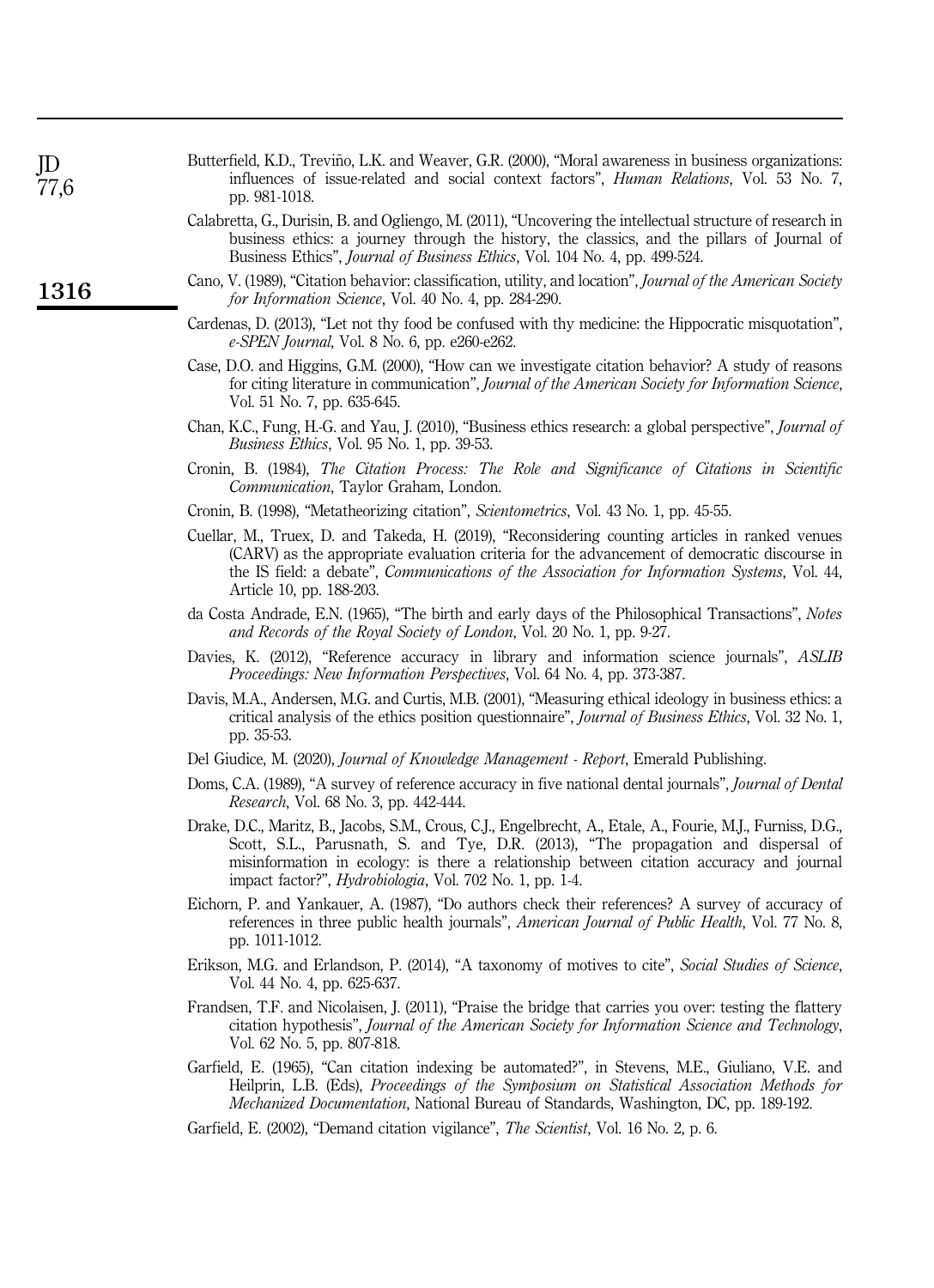- <span id="page-13-13"></span>Gavras, H. (2002), "Inappropriate attribution: the 'lazy author syndrome'", American Journal of Hypertension, Vol. 15 No. 9, p. 831.
- <span id="page-13-9"></span>Gilbert, G.N. (1977), "Referencing as persuasion", Social Studies of Science, Vol. 7 No. 1, pp. 113-122.
- <span id="page-13-22"></span>Ginsburg, I. (2001), "The disregard syndrome: a menace to honest science?", The Scientist, Vol. 15 No. 24, p. 51.
- <span id="page-13-4"></span>Grafton, A. (1997), The Footnote: A Curious History, Harvard University Press, Cambridge, MA.
- <span id="page-13-16"></span>Hamblin, T.J. (1981), "Fake!", British Medical Journal, Vol. 283 No. 6307, pp. 1671-1674.
- <span id="page-13-20"></span>Harinarayana, N.S., Chikkamanju and Vasantha, R.N. (2011), "A study of citation accuracy in psychology theses submitted to the University of Mysore", Annals of Library and Information Studies, Vol. 58 No. 4, pp. 326-334.
- <span id="page-13-6"></span>Harwood, N. (2009), "An interview-based study of the functions of citations in academic writing across two disciplines", Journal of Pragmatics, Vol. 41 No. 3, pp. 497-518.
- <span id="page-13-0"></span>Harzing, A.-W. (2002), "Are our referencing errors undermining our scholarship and credibility? The case of expatriate failure rates", Journal of Organizational Behavior, Vol. 23 No. 1, pp. 127-148.
- <span id="page-13-1"></span>Hassan, N.R. and Serenko, A. (2019), "Patterns of citations for the growth of knowledge: a Foucauldian perspective", Journal of Documentation, Vol. 75 No. 3, pp. 593-611.
- <span id="page-13-12"></span>Hoerman, H.L. and Nowicke, C.E. (1995), "Secondary and tertiary citing: a study of referencing behavior in the literature of citation analysis deriving from the Ortega Hypothesis of Cole and Cole", The Library Quarterly, Vol. 65 No. 4, pp. 415-434.
- <span id="page-13-18"></span>Jones, T.M. (1991), "Ethical decision making by individuals in organizations: an issue-contingent model", The Academy of Management Review, Vol. 16 No. 2, pp. 366-395.
- <span id="page-13-2"></span>Klitzing, N., Hoekstra, R. and Strijbos, J.-W. (2019), "Literature practices: processes leading up to a citation", Journal of Documentation, Vol. 75 No. 1, pp. 62-77.
- <span id="page-13-7"></span>Knorr-Cetina, K.D. (1981), The Manufacture of Knowledge: An Essay on the Constructivist and Contextual Nature of Science, Pergamon Press, Oxford.
- <span id="page-13-8"></span>Knorr-Cetina, K. (1991), "Merton's sociology of science: the first and the last sociology of science?", Contemporary Sociology, Vol. 20 No. 4, pp. 522-526.
- <span id="page-13-14"></span>Levine, T.R. (2014), "Truth-Default Theory (TDT): a theory of human deception and deception detection", Journal of Language and Social Psychology, Vol. 33 No. 4, pp. 378-392.
- <span id="page-13-15"></span>Li, J., Burnham, J.F., Lemley, T. and Britton, R.M. (2010), "Citation analysis: comparison of Web of Science®, Scopus™, SciFinder®, and Google Scholar", Journal of Electronic Resources in Medical Libraries, Vol. 7 No. 3, pp. 196-217.
- <span id="page-13-11"></span>Liang, L., Zhong, Z. and Rousseau, R. (2014), "Scientists' referencing (mis)behavior revealed by the dissemination network of referencing errors", Scientometrics, Vol. 101 No. 3, pp. 1973-1986.
- <span id="page-13-5"></span>Lipetz, B.-A. (1965), "Improvement of the selectivity of citation indexes to science literature through inclusion of citation relationship indicators", American Documentation, Vol. 16 No. 2, pp. 81-90.
- <span id="page-13-10"></span>Liu, Y. and Rousseau, R. (2013), "Interestingness and the essence of citation", Journal of Documentation, Vol. 69 No. 4, pp. 580-589.
- <span id="page-13-17"></span>Liu, Y., Mai, F. and MacDonald, C. (2019), "A big-data approach to understanding the thematic landscape of the field of business ethics, 1982–2016", *Journal of Business Ethics*, Vol. 160 No. 1, pp. 127-150.
- <span id="page-13-3"></span>Logan, S.W. (2021), "Reference accuracy in Research Quarterly for Exercise and Sport: a 30-year follow-up to Stull et al. (1991)", Research Quarterly for Exercise and Sport, in-press.
- <span id="page-13-19"></span>Luo, M., Li, C.C., Molina, D. IV, Andersen, C.R. and Panchbhavi, V.K. (2013), "Accuracy of citation and quotation in foot and ankle surgery journals", Foot and Ankle International, Vol. 34 No. 7, pp. 949-955.
- <span id="page-13-21"></span>Lysonski, S. and Durvasula, S. (2008), "Digital piracy of MP3s: consumer and ethical predispositions", Journal of Consumer Marketing, Vol. 25 No. 3, pp. 167-178.

problematic citations

Presence of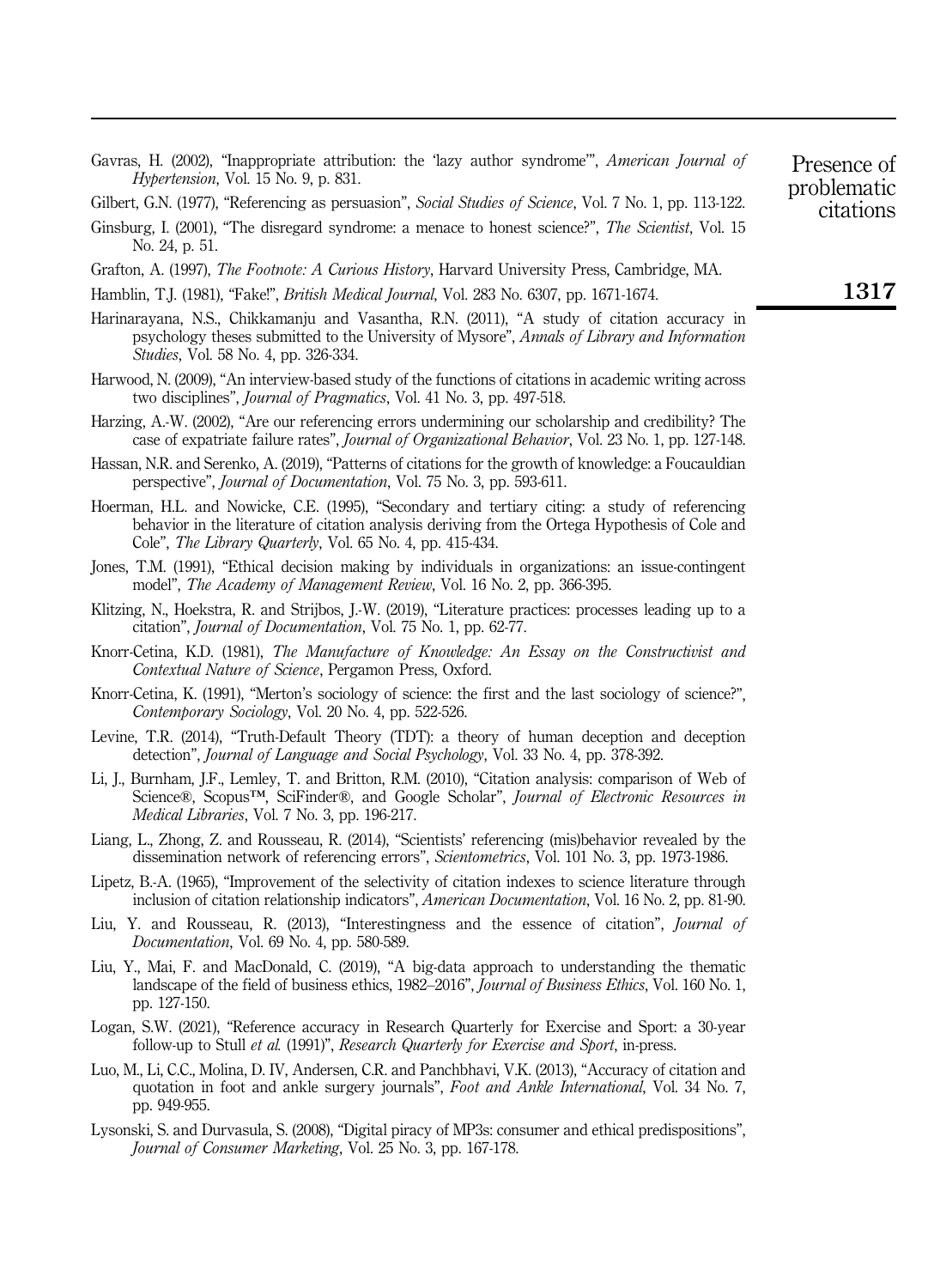<span id="page-14-23"></span><span id="page-14-22"></span><span id="page-14-21"></span><span id="page-14-20"></span><span id="page-14-19"></span><span id="page-14-18"></span><span id="page-14-17"></span><span id="page-14-16"></span><span id="page-14-15"></span><span id="page-14-14"></span><span id="page-14-13"></span><span id="page-14-12"></span><span id="page-14-11"></span><span id="page-14-10"></span><span id="page-14-9"></span><span id="page-14-8"></span><span id="page-14-7"></span><span id="page-14-6"></span><span id="page-14-5"></span><span id="page-14-4"></span><span id="page-14-3"></span><span id="page-14-2"></span><span id="page-14-1"></span><span id="page-14-0"></span>

| JD<br>77,6 | MacRoberts, M.H. and MacRoberts, B.R. (1986), "Quantitative measures of communication in science:<br>a study of the formal level", Social Studies of Science, Vol. 16 No. 1, pp. 151-172.                            |
|------------|----------------------------------------------------------------------------------------------------------------------------------------------------------------------------------------------------------------------|
|            | MacRoberts, M.H. and MacRoberts, B.R. (1987), "Another test of the normative theory of citing",<br>Journal of the American Society for Information Science, Vol. 38 No. 4, pp. 305-306.                              |
|            | Maes, M. (2015), "A review on citation amnesia in depression and inflammation research",<br>Neuroendocrinology Letters, Vol. 36 No. 1, pp. 1-6.                                                                      |
| 1318       | Masters, K. (2005), "Flawed evidence: a case study of misquoting and inaccurate referencing", South<br>African Journal of Libraries and Information Science, Vol. 71 No. 3, pp. 282-288.                             |
|            | Merton, R.K. (1988), "The Matthew Effect in science, II: cumulative advantage and the symbolism of<br>intellectual property", Isis, Vol. 79 No. 4, pp. 606-623.                                                      |
|            | Merton, R.K. (1993), <i>On the Shoulders of Giants</i> , University of Chicago Press, Chicago.                                                                                                                       |
|            | Merton, R.K. and Sztompka, P. (1996), On Social Structure and Science, University of Chicago Press,<br>Chicago.                                                                                                      |
|            | Moed, H.F. and Vriens, M. (1989), "Possible inaccuracies occurring in citation analysis", <i>Journal of</i><br>Information Science, Vol. 15 No. 2, pp. 95-107.                                                       |
|            | Montenegro, T.S., Hines, K., Partyka, P.P. and Harrop, J. (2021), "Reference accuracy in spine surgery",<br>Journal of Neurosurgery: Spine, Vol. 34 No. 1, pp. 22-26.                                                |
|            | Moore, G. (2004), "Business ethics in the curriculum: of strategies deliberate and emergent", <i>Journal of</i><br><i>Business Ethics</i> , Vol. 54 No. 4, pp. 319-321.                                              |
|            | Moravcsik, M.J. and Murugesan, P. (1975), "Some results on the function and quality of citations",<br>Social Studies of Science, Vol. 5 No. 1, pp. 86-92.                                                            |
|            | Morris, S.A. and McDonald, R.A. (1995), "The role of moral intensity in moral judgments: an empirical<br>investigation", <i>Journal of Business Ethics</i> , Vol. 14 No. 9, pp. 715-726.                             |
|            | Mudrack, P.E. and Mason, E.S. (2013), "Ethical judgments: what do we know, where do we go?",<br>Journal of Business Ethics, Vol. 115 No. 3, pp. 575-597.                                                             |
|            | Nicolaisen, J. (2007), "Citation analysis", Annual Review of Information Science and Technology, Vol. 41<br>No. 1, pp. 609-641.                                                                                      |
|            | Oldenburg, H. (1665), "Introduction", <i>Philosophical Transactions of the Royal Society</i> , Vol. 1<br>No. 1, pp. 1-2.                                                                                             |
|            | Owens, D. (1998), "From the business ethics course to the sustainable curriculum", Journal of Business<br><i>Ethics</i> , Vol. 17 No. 5, pp. 1765-1777.                                                              |
|            | Paul, K. (2004), "Business and society and business ethics journals: a citation and impact analysis",<br>Journal of Scholarly Publishing, Vol. 35 No. 2, pp. 103-117.                                                |
|            | Perez, O., Bar-Ilan, J., Cohen, R. and Schreiber, N. (2019), "The network of law reviews: citation cartels,<br>scientific communities, and journal rankings", The Modern Law Review, Vol. 82 No. 2,<br>pp. 240-268.  |
|            | Peritz, B.C. (1983), "A classification of citation roles for the social sciences and related fields",<br>Scientometrics, Vol. 5 No. 5, pp. 303-312.                                                                  |
|            | Place, F. Jr (1916), "Verify your references. A word to medical writers", New York Medical Journal,<br>October 7, pp. 697-699.                                                                                       |
|            | Prabha, C.G. (1983), "Some aspects of citation behavior: a pilot study in Business Administration",<br>Journal of the American Society for Information Science, Vol. 34 No. 3, pp. 202-206.                          |
|            | Price, D.J.D.S. (1961), Science Since Babylon, Yale University Press, New Haven.                                                                                                                                     |
|            | Price, D.J.D.S. (1963), Little Science, Big Science, Columbia University Press, New York.                                                                                                                            |
|            | Ramos, M.A., Melo, J.G. and Albuquerque, U.P. (2012), "Citation behavior in popular scientific papers:<br>what is behind obscure citations? The case of ethnobotany", Scientometrics, Vol. 92 No. 3,<br>pp. 711-719. |
|            |                                                                                                                                                                                                                      |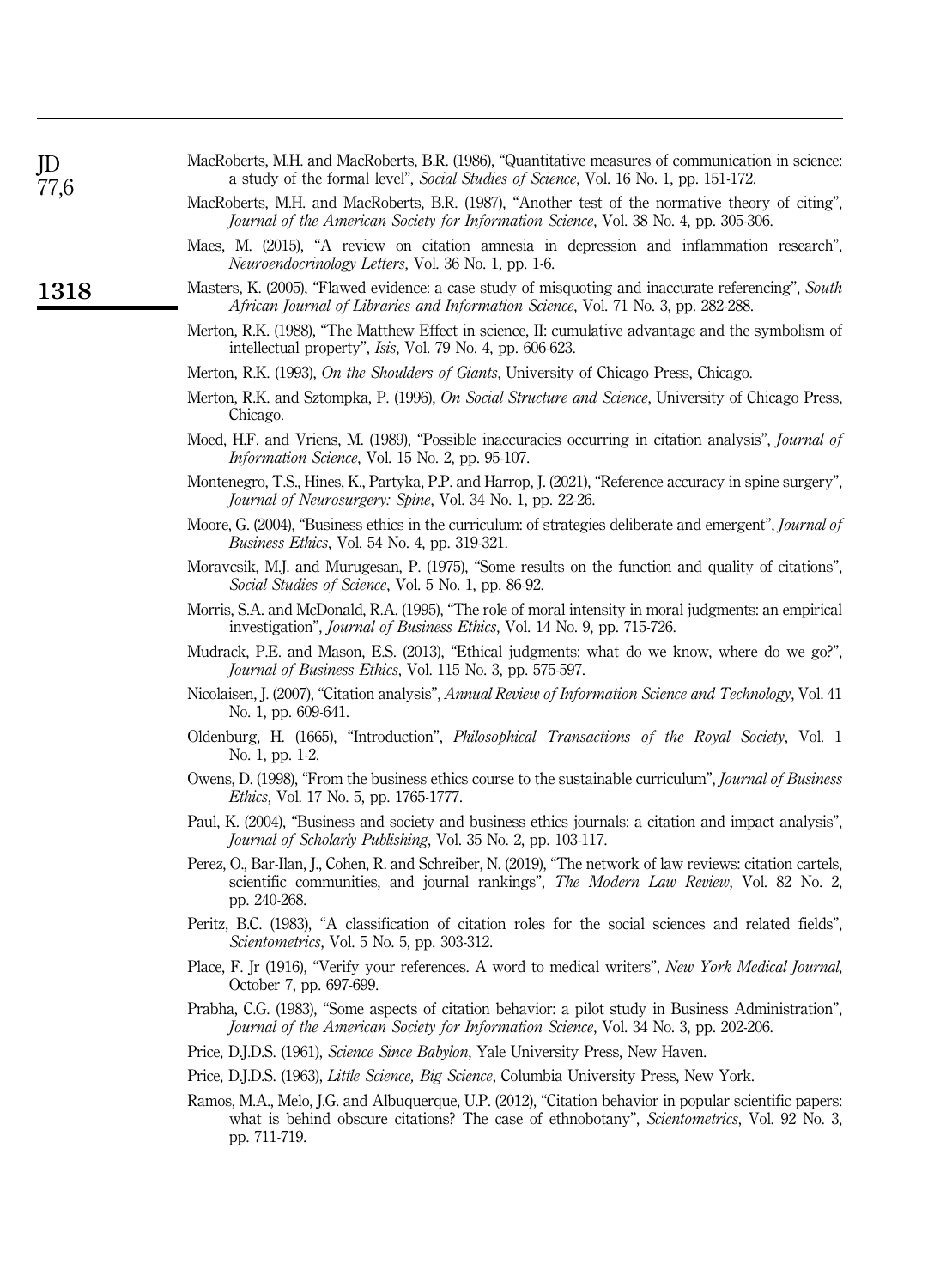<span id="page-15-7"></span>Rekdal, O.B. (2014a), "Academic citation practice: a sinking sheep?", Portal: Libraries and the Academy, Vol. 14 No. 4, pp. 567-585.

- <span id="page-15-11"></span>Rekdal, O.B. (2014b), "Academic urban legends", Social Studies of Science, Vol. 44 No. 4, pp. 638-654.
- <span id="page-15-15"></span>Rekdal, O.B. (2014c), "Monuments to academic carelessness: the self-fulfilling prophecy of Katherine Frost Bruner", Science, Technology, and Human Values, Vol. 39 No. 5, pp. 744-758.
- <span id="page-15-13"></span>Rest, J.R. (1986), *Moral Development: Advances in Research and Theory*, Praeger Publishers, New York.
- <span id="page-15-14"></span>Reynolds, S.J. (2006), "Moral awareness and ethical predispositions: investigating the role of individual differences in the recognition of moral issues", *Journal of Applied Psychology*, Vol. 91 No. 1, pp. 233-243.
- <span id="page-15-16"></span>Samad, A., Khanzada, T.W., Kumar, B. and Malik, K.A. (2013), "Accuracy of references: comparison between two premier Pakistani medical journals", Journal of the Pakistan Medical Association, Vol. 63 No. 4, pp. 445-447.
- <span id="page-15-1"></span>Sanz-Martın, M., Pitt, K.A., Condon, R.H., Lucas, C.H., Novaes de Santana, C. and Duarte, C.M. (2016), "Flawed citation practices facilitate the unsubstantiated perception of a global trend toward increased jellyfish blooms", Global Ecology and Biogeography, Vol. 25 No. 9, pp. 1039-1049.
- <span id="page-15-9"></span>Serenko, A. (2019), "Looking beyond the pointing finger: ensuring the success of the Scholarly Capital Model in the contemporary academic environment", Communications of the Association for Information Systems, Vol. 44, Article 13, pp. 217-226.
- <span id="page-15-12"></span>Serenko, A. and Bontis, N. (2009), "A citation-based ranking of the business ethics scholarly journals", International Journal of Business Governance and Ethics, Vol. 4 No. 4, pp. 390-399.
- <span id="page-15-0"></span>Serenko, A. and Dumay, J. (2015), "Citation classics published in Knowledge Management journals. Part II: studying research trends and discovering the Google Scholar Effect", *Journal of* Knowledge Management, Vol. 19 No. 6, pp. 1335-1355.
- <span id="page-15-17"></span>Serenko, A. and Turel, O. (2019), "A dual-attitude model of system use: the effect of explicit and implicit attitudes", Information and Management, Vol. 56 No. 5, pp. 657-668.
- <span id="page-15-18"></span>Serenko, A. and Turel, O. (2020), "Measuring implicit attitude in information systems research with the Implicit Association Test", Communications of the Association for Information Systems, Vol. 47, Article 19, pp. 397-431.
- <span id="page-15-3"></span>Shapiro, F.R. (1992), "Origins of bibliometrics, citation indexing, and citation analysis: the neglected legal literature", Journal of the American Society for Information Science, Vol. 43 No. 5, pp. 337-339.
- <span id="page-15-8"></span>Simkin, M.V. and Roychowdhury, V.P. (2005), "Stochastic modeling of citation slips", Scientometrics, Vol. 62 No. 3, pp. 367-384.
- <span id="page-15-5"></span>Small, H. (2004), "On the shoulders of Robert Merton: towards a normative theory of citation", Scientometrics, Vol. 60 No. 1, pp. 71-79.
- <span id="page-15-4"></span>Small, H. (2010), "Referencing through history: how the analysis of landmark scholarly texts can inform citation theory", Research Evaluation, Vol. 19 No. 3, pp. 185-193.
- <span id="page-15-2"></span>Smith, H.M. and Banks, P.B. (2017), "How dangerous conservation ideas can develop through citation errors", Australian Zoologist, Vol. 38 No. 3, pp. 408-413.
- <span id="page-15-6"></span>Stull, G.A., Christina, R.W. and Quinn, S.A. (1991), "Accuracy of references in Research Quarterly for Exercise and Sport", Research Quarterly for Exercise and Sport, Vol. 62 No. 3, pp. 245-248.
- <span id="page-15-19"></span>Sugimoto, C.R. and Cronin, B. (2013), "Citation gamesmanship: testing for evidence of ego bias in peer review", Scientometrics, Vol. 95 No. 2, pp. 851-862.
- <span id="page-15-10"></span>Teixeira, M.C., Thomaz, S.M., Michelan, T.S., Mormul, R.P., Meurer, T., Fasolli, J.V.B. and Silveira, M.J. (2013), "Incorrect citations give unfair credit to review authors in ecology journals", *PloS One*, Vol. 8 No. 12, p. e81871.

1319